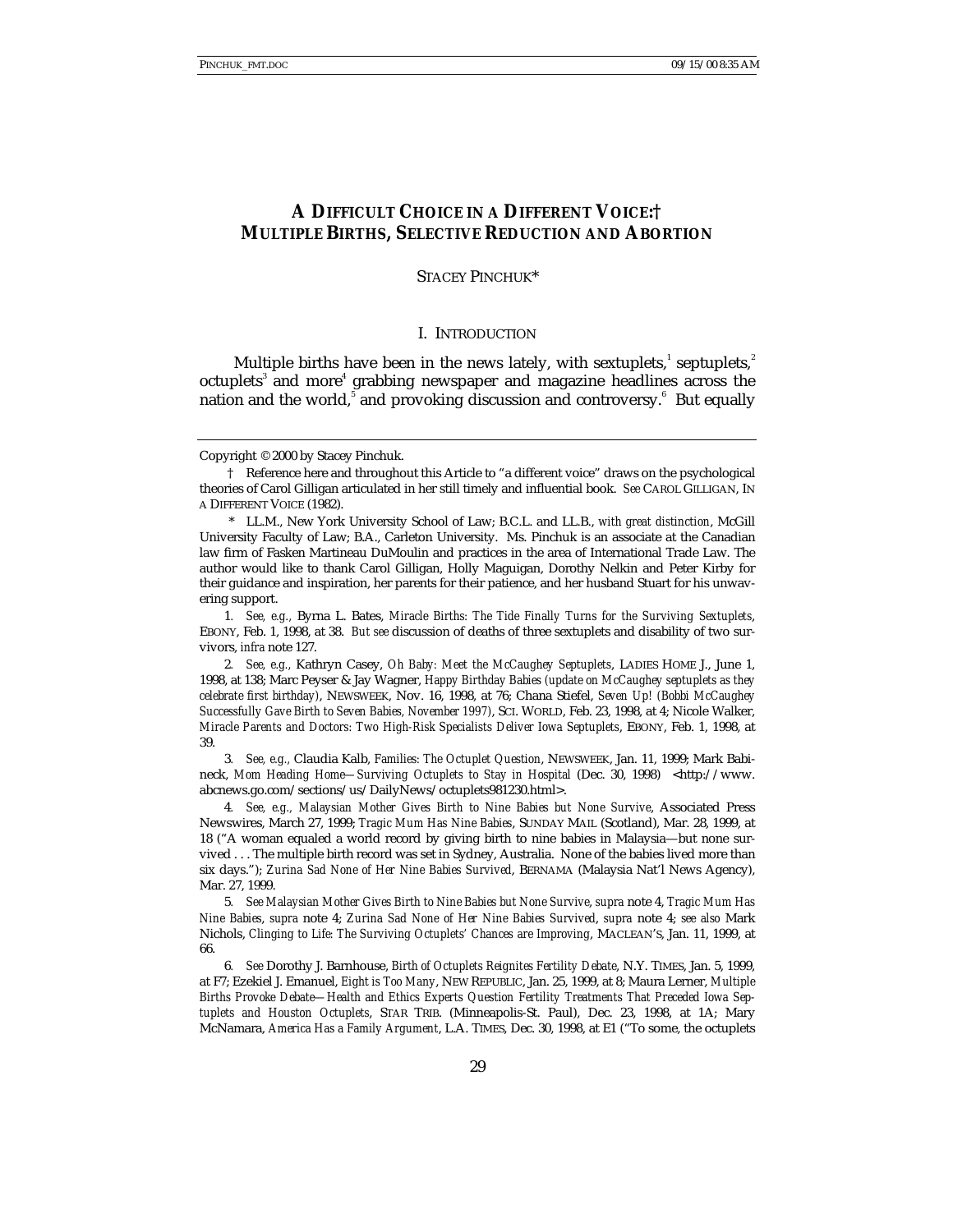deserving of the media spotlight and equally provocative are the less sensational stories of women who have *not* delivered large batches of babies, women who were pregnant with multiple fetuses and who "chose"<sup>7</sup> to selectively reduce the number they were carrying to a safer $^{\rm s}$  and more manageable $^{\rm s}$  size.

Selective reduction or selective termination are the terms used<sup>10</sup> to describe the procedure of "aborting one or more of the fetuses in a multiple gestation, while allowing the remaining one or more to develop."<sup>11</sup> While the effect is tantamount to aborting the targeted fetus(es), $12$  both parallels to and distinctions from abortion have been drawn.<sup>13</sup> "[S]elective reduction involves inserting a

Whatever the reason, the decline in wonderment and concern this time around is startling. Whereas the media trumpeted every burp in the septuplets' lives as proof of a miracle to an eagerly expectant world, one is hard pressed to find any news of the black babies. . . . Now, the emphasis of reporting is on the cost—an estimated \$250,000 per child—to get through the first year of life and the dim prospects for children of large multiple births.

*Id.*

7*. See* discussion about why the word "select," and consequently the word "choose," are inaccurate, *infra* notes 16-18.

8*. See infra* note 20 discussing maternal and fetal risks attaching to multiple gestation.

9*. See* Sills & Perloe, *Eight is Enough* (visited Jan. 21, 2000) <http://www.obgyn.net/english/ pubs/features/eight-is-enough.htm> ("Selective fetal reduction . . . destroys some of the fetuses in the womb during early gestation in the hopes of . . . making for a more manageable pregnancy and birth.").

10. Most articles use the term selective reduction of multi-fetal pregnancies. Some authors have given different names to different procedures, and distinguish between selective reduction and selective termination. *See* Mary V. Rorty & JoAnn V. Pinkerton, *Elective Fetal Reduction: The Ultimate Elective Surgery*, 13 J. CONTEMP. HEALTH L. & POL'Y 53, 55 (1996) (defining multi-fetal pregnancy reduction ("MFPR") as "first trimester procedures performed as a result of sheer fetal number," a procedure that has also been called "embryonic reduction," "selective embryo reduction," "selective reduction of multifetal pregnancies," and "selective abortion in multiple pregnancy"; MFPR is distinguished from selective termination ("ST"), a second-trimester procedure dealing with fetal abnormalities, usually for genetic reasons rather than as a result of sheer fetal number). Selective termination, as it is defined by Rorty and Pinkerton, is beyond the scope of this article. *See infra* note 34.

11. Diane M. Gianelli, *New York Panel Urges Stricter Controls Over Fertility Clinics*, AM. MED. NEWS, May 18, 1998, at 3. Selective pregnancy reduction has also been defined as "a medical procedure used to reduce a multiple pregnancy, often a multiple pregnancy induced by in vitro fertilization or drug therapy. In such instances, healthy embryos are sacrificed in order to maximize the chances of survival of the remaining embryos or to allow the mother to choose the number of babies she wishes to deliver." Elizabeth Villiers Gemmette, *Selective Pregnancy Reduction: Medical Attitudes, Legal Implications, and a Viable Alternative*, 16 J. HEALTH POL., POL'Y & L. 383, 383 (1991).

12*. See* Arthur Allen, *Too Many Babies*, GLAMOUR, Nov. 1998, at 286, 317 (describing selective reduction as "half an abortion").

13*. See* Judith F. Daar, *Selective Reduction of Multiple Pregnancy: Lifeboat Ethics in the Womb*, 25 U.C. DAVIS L. REV. 773, 796 (1992).

are a miracle; to others, eight is more than enough. But we all feel compelled to take a stand."); Editorial, *Reproductive Science and Ethics*, CHI. TRIB., Dec. 24, 1998, at 1 ("[T]he current story out of Houston, about the birth last weekend of octuplets—eight babies!—to a 27-year-old woman is disturbing, because it raises serious questions about medical ethics, or the lack of them, in an era when technology has given doctors the ability to work 'miracles' for desperate would-be parents."); E. Scott Sills & Mark Perloe, *Eight is Enough* (visited Jan. 21, 2000) <http:// www.obgyn.net/english/pubs/features/ eight-is-enough.htm>; *see also* Robert Scheer, *Iowa Seven, Houston Eight: A Difference—Only Racism Explains Some Reactions to the Year-Apart Multiple Births*, L.A. TIMES, Dec. 29, 1998, at B7. Sheer posits that the different societal reactions to the births of the McCaughey septuplets and the Chukwu octuplets can be explained by the race of the octuplets: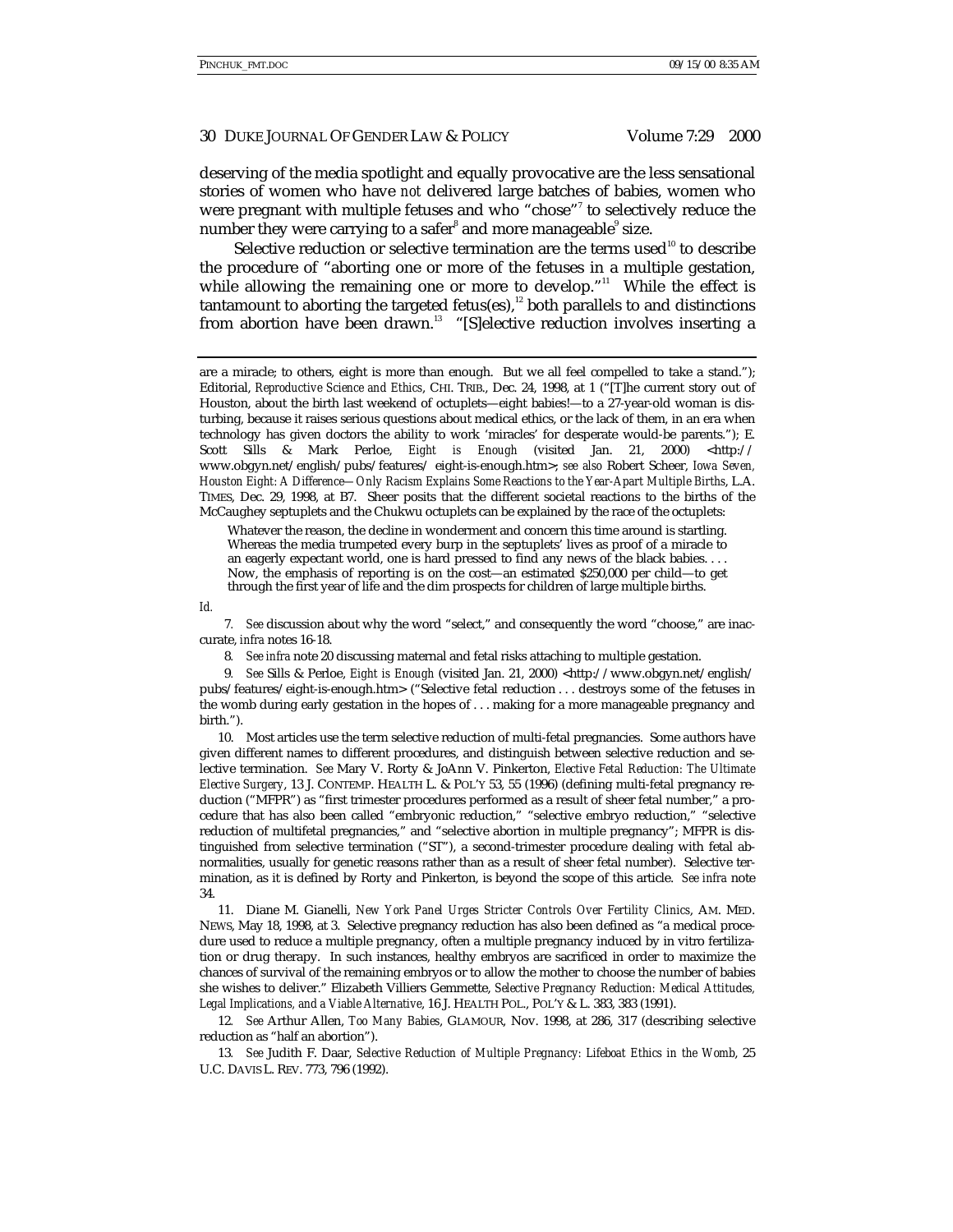needle through the woman's abdomen into one of the gestational sacs. The needle is then maneuvered into the fetal chest, and if possible, into the fetal heart, where potassium chloride is injected." 14 In most cases, fetal cardiac arrest occurs immediately, but if it does not, the procedure is repeated, lest the fetus survive in a state of "permanent damage."<sup>15</sup>

The term "selective reduction" is itself a misnomer $16$  for two reasons: first, it implies that a woman selects which particular fetuses to carry to term and which to terminate, when in fact this decision is generally dictated by proximity of the fetus to the uterine wall; $17$  second, it overstates the ultimate choice available to a woman pregnant with multiple fetuses, $18$  when most often the decision to selectively reduce is seemingly forced upon her by medical practitioners<sup>19</sup> and by the precariousness of her situation.<sup>20</sup> Despite the problems inherent in the term

16*. See generally* Richard L. Berkovitz & Lauren Lynch, *Selective Reduction: An Unfortunate Misnomer*, 75 OBSTETRICS & GYNECOLOGY 873 (1990). *But see* Daar, *supra* note 13, at 779, n.26 (arguing that "selective reduction" is an appropriate and accurate term for two reasons: first, a woman can "select" or "choose" the option of reducing her multifetal pregnancy, and second, "a woman, in consultation with her physician, should select the number of fetuses to be reduced").

17*. See* Berkovitz & Lynch, *supra* note 16, at 873 (stating that the decision about which fetus(es) to terminate is based on accessibility, so no intentional selection of one fetus over another occurs, with the exception of deliberate selection where a prenatal diagnostic technique like amniocentesis detects an anomalous fetus). *But see* Lynne Marie Kohn, *Sex Selection Abortion and the Boomerang Effect of a Woman's Right to Choose: A Paradox of the Skeptics*, 4 WM. & MARY J. WOMEN & L. 91, 92-93 & 114 (1997) (discussing "gendercide" and the fact that "[s]ex selection abortion, or sex preselection as it may also be labeled, is rapidly becoming an acceptable family planning alternative for Americans").

18. In the selective reduction context, the choice seems largely out of the woman's hands; while no other party may have a recognized right to make a decision on behalf of the woman, third-party medical intervention and pressure in the decision is common. *See infra* note 19. In the abortion decision, however, the decision is plainly that of the woman alone. *See, e.g.,* People of Interest of S.P.B., 651 P.2d 1213 (Colo. 1982) (holding that father may not require mother to abort; his request for abortion does not relieve him of responsibility for child support after its birth); Molly Diggins, Comment, *Paternal Interests in the Abortion Decision: Does the Father Have a Say?*, 1989 U. CHI. LEGAL F. 377 (1989); Maria F. Walters, Note, *Who Decides?, The Next Abortion Issue: A Discussion of Father's Rights*, 91 W. VA. L. REV. 165 (1988).

19*. See* Allen, *supra* note 12, at 315 ("'We didn't have to make a choice,' says Scott as they wait. 'Our doctor said, 'You won't be able to carry them.' Our priority is Christine's survival. And better two babies than nothing.'"); *see also* David Finkel, *Dispatches From the Front in the War on Infertility— Behind Media Hype Over Multiple Births Lies a Painful Terrain*, PITT. POST GAZETTE, Apr. 4, 1999, at A4. Finkel describes the case of Dawn Solesi-Gross and her husband Michael, who lost five babies after repeated attempts at fertility treatments and a premature delivery:

[I]nstead of celebrating, she and Michael were given more numbers to consider, more odds. The odds for twins to be born successfully . . . Reduce the number of fetuses to two, they were told, and the odds for success would increase substantially . . . 'You want to stick a needle through my stomach into my baby? And kill my baby?' Dawn said. 'What kind of choice is that? . . . It just wasn't a choice.'

*Id.*

20. Multiple pregnancies are associated with greater risks to both mother and children. *See, e.g.,* ROBERT BLANK & JANNA C. MERRICK, HUMAN REPRODUCTION, EMERGING TECHNOLOGIES, AND CONFLICTING RIGHTS 91-92 (1995) (pointing to particular risks posed by multiple pregnancies to older women undergoing IVF: "[M]ultiple pregnancies might produce an unbearable overload for

<sup>14</sup>*. Id.* at 780.

<sup>15.</sup> William Walters, *Selective Termination in Multiple Pregnancy*, 152 MED. J. AUSTL. 451, 452 (1990).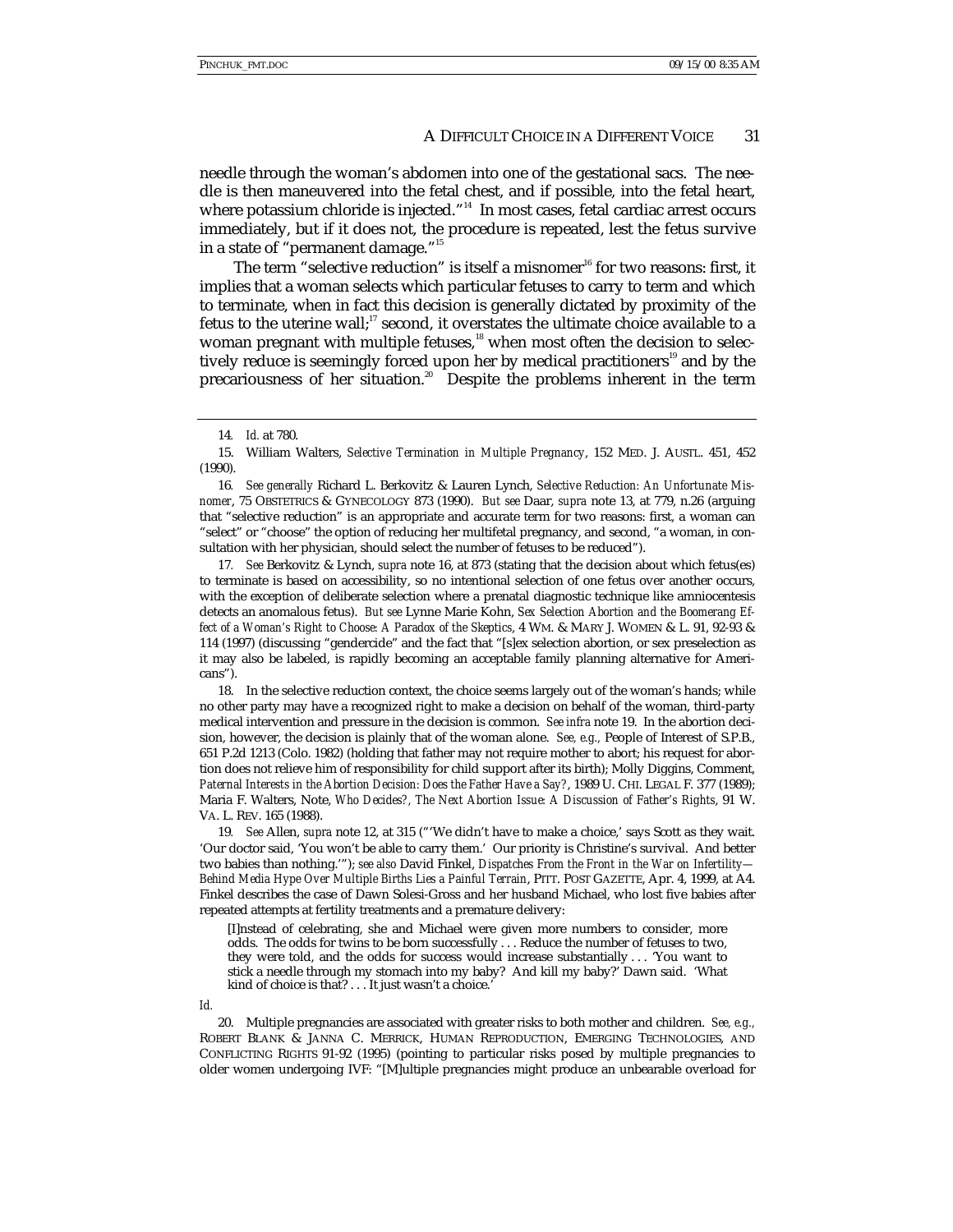"selective reduction," however, it will be used throughout this Article, for it is a term that frequently recurs in the relevant literature.

Selective reduction of multi-fetal pregnancies is not a new topic, and it has been previously discussed in law journals.<sup>21</sup> It remains deserving of attention here, however, for two reasons. First, the problems posed are *not* disappearing and are even on the rise<sup>22</sup> as multiple births continue to make news,<sup>23</sup> and

the cardiovascular and renal functions, among other body systems."); Louis C. Blumenfeld et al., *Retinopathy of Prematurity in Multiple-Gestation Pregnancies*, AM. J. OPTHAMOLOGY, Feb. 1, 1998, at 197; Mary A. Crossley, *Choice, Conscience and Context*, 47 HASTINGS L.J. 1223, 1224 (1996); Immaculada de Melo-Martin, *Ethics and Uncertainty: In Vitro Fertilization and Risks to Women's Health*, 9 RISK: HEALTH SAFETY & ENV'T 201, 211 (1998) (noting that "specific obstetric or pediatric risks, such as the use of caesarian sections, early labor, and low-birthweight children that are associated with multiple births" frequently are not mentioned to women); Eberhad Mueller-Heubach, *Complications of Multiple Gestation*, 27 CLINICAL OBSTETRICS & GYNECOLOGY 1003, at 1003 (1984) (noting that pregnancy with multiple gestation is a high-risk situation associated with increases in maternal complications, prenatal mortality and morbidity); Geoffrey Cowley & Karen Springen, *Multiplying the Risks*, NEWSWEEK, Dec. 1, 1997, at 48 (noting that when fetuses are crowded inside the womb, the gestation period is shortened: usually, the gestation period for a single fetus is approximately 37 to 40 weeks with about three and one-half weeks taken off for each additional fetus); Kenneth Walker, *High Multiple-Birth Trend Could Lead to Disasters*, CHI. SUN-TIMES, Aug. 2, 1998, at 40 ("Multiple pregnancies have always been associated with the whole range of textbook complications. The major problems are high blood pressure, hemorrhage and diabetes."). These risks are often not focused on in the media, which has tended to celebrate the miracle of multiple births. *See* Jane Simeone, *Letter to the Editor*, WASH. POST, Apr. 2, 1999, at A28. Simeone discusses the deaths of two of her three triplets who were born premature:

After six years of infertility, I gave birth to triplets born at 25 weeks gestation. My eldest died at two and one-half days, my other daughter died at 15 days. I have a surviving son who is 21 months old. I pray that newspapers take the lead in showing reality that the television media will follow. I don't know all the answers, but I do believe that multiple births are being glorified when their 'success' is the minority and our sorrow is really the majority.

*Id. See also* Ulysses Torassa, *Saving Preemies Takes Toll on Nurses—Keeping Extremely Early Newborns Alive Tests Emotions, Ethics*, S.F. EXAMINER, Mar. 22, 1999, at A1. Torassa reports that some nurses have difficulty coping with the emotional strain caused by caring for premature infants who have serious health problems or who die:

Several nurses said they were happy to be interviewed on the subject because they want people to be aware of the difficulties faced by tiny infants. They were concerned that too often the media focuses only on the miracle children and not on the many others who don't, or who end up poorly.

*Id.*

21*. See* Daar, *supra* note 13; *see also* Villiers Gemmette, *supra* note 11; Rorty & Pinkerton, *supra* note 10.

22*. See* Gianelli, *supra* note 11, at 25 ("Though the medical literature for years has advised the importance of minimizing the possibility of multiples, reported data indicate that the number of such pregnancies is rising."); Jeremy Manier, *Risky, Costly Multiple Births Not Inevitable*, CHI. TRIB., Dec. 23, 1998, at 1 ("[W]idely used fertility drugs [have been] linked to the dramatic increase in multiple births during the past two decades."); Laura Meckler, *Report Finds Large Increase in Multiple Births of Three, More*, SAN DIEGO UNION-TRIB., July 1, 1998, at A11 ("A record 6,000 babies were born in sets of three, four or more in 1996, a one-year leap of 19 percent and a huge jump from the days before fertility drugs."); Walker, *supra* note 20, at 40. Walker urges,

Consider what's happened at Women's College Hospital. The number of triplets has increased 300-fold over the last five years because of this new technology . . . . [O]bstetricians used to be lucky if they saw two sets of triplets in their lifetimes. Now 180 have been seen in the last five years.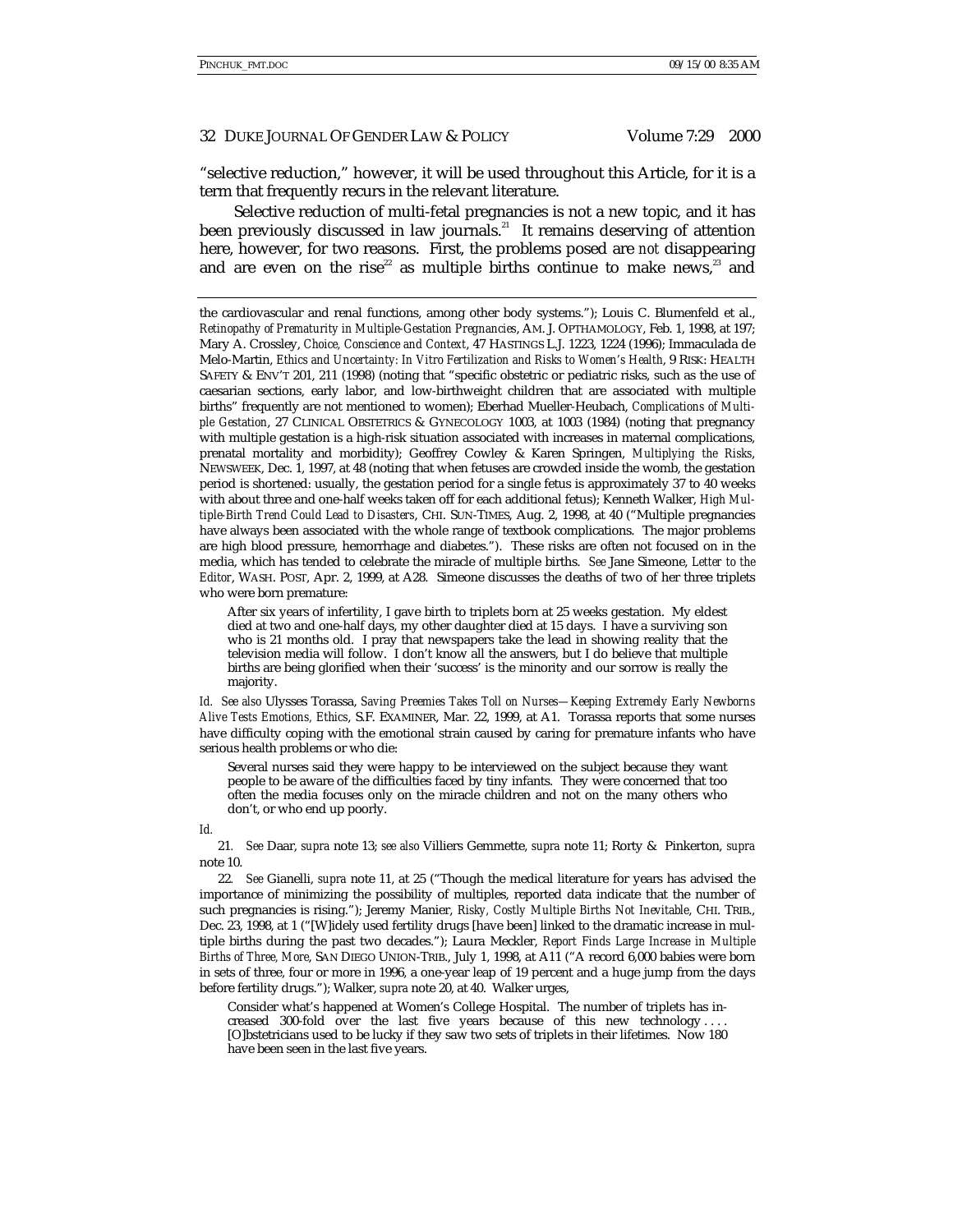women continue to resort to selective reduction, albeit in a somewhat clandestine fashion.<sup>24</sup> Second, and more importantly, while selective reduction has been examined from a legal and an ethical standpoint, $25$  it has not yet fully been explored from a psychological vantage point. The complexity of the decision and the emotional and psychological toll of selective reduction on a woman receiving treatments for infertility<sup>26</sup> warrant attention and should be considered in shaping future policy and law.

This Article will begin by addressing the analogy that has been drawn between abortion and selective reduction<sup>27</sup> by examining whether this analogy is appropriate, and why it falls short of aptly encapsulating the unique position of a woman pregnant with multiple fetuses. It will then briefly discuss how selective reduction is treated under the law. Next, it will analyze whether choice exists in selective reduction<sup>28</sup> by juxtaposing couples' narratives and personal experiences against Carol Gilligan's abortion study, a psychological study of women's construction of moral dilemmas.<sup>29</sup> It will also examine the psychological impact on women after they finalize and carry out their decisions. Finally, it will explore the problems that are unique to the context of selective reduction and that do not surface in the abortion debate.

23*. See supra* notes 1-5.

Clinics may be alerting women to the chance of multiple births, but it's a decidedly mixed message. 'When you go to the fertility clinic and ask for rates of multiple births . . . they give you the number who gave birth to quads—not the number they impregnated with quads who then had reductions.'

*Id. See also* Editorial, *supra* note 6 ("[T]he best of [doctors] report no reduction in pregnancy rates, only in their rates of large multiple births. This ought to become standard practice."). *But see* Villiers Gemmette, *supra* note 11, at 384 (quoting Dr. Joseph Schulman, director of the Genetics and IVF Institute of Fairfax Virginia, who noted that "no one's attempting to hide it. No one's proud of doing it, but doctors see it as a medical necessity.").

25*. See supra* note 21; *see also* Shirley J. Paine et al., *Ethical Dilemmas in Reproductive Medicine*, 18 WHITTIER L. REV. 51 (1996); Daar, *supra* note 13, at 782, 820-21 (contemplating "a basic question pondered over time by moral philosophers and others: Is it ever right to do harm to one just to benefit another?").

26. Infertility has been defined as the failure to become pregnant after twelve consecutive months of unprotected intercourse. *See* U.S. CONGRESS, OFFICE OF TECHNOLOGY ASSESSMENT, INFERTILITY: MEDICAL & SOCIAL CHOICES 25 (1988); *see also* SUSAN FALUDI, BACKLASH: THE UNDECLARED WAR AGAINST AMERICAN WOMEN 28 (1991) (suggesting that financially motivated, self-interested fertility specialists coined a self-serving definition of infertility, and positing that the cure for infertility is often time); Virginia Rutter, *Who Stole Fertility?,* PSYCHOL. TODAY, Mar. 13, 1996, at 46 (noting that many men deemed infertile "wound up needing only low-tech assistance, such as boxer shorts instead of briefs").

- 27*. See supra* notes 12-14.
- 28*. See* discussion of why the term selective reduction is a misnomer, *supra* notes 16-20.
- 29*. See* Gilligan, *supra* note †, at 64-105.

Id. See also John Elliott, *High Order Multiple Gestations* (last modified Mar. 1., 1997) <http://www. perinatal.com/multiple/mult.html> ("There has been a dramatic increase in the occurrence of so called high order multiple gestations, those with triplets, quadruplets, quintuplets and beyond. Most of these pregnancies are created in the process of overcoming infertility. Assisted reproductive techniques account for greater than 95% of all high order multiples.").

<sup>24.</sup> Fertility doctors and clinics do not widely publicize the frequency of selective reduction. *See* Allen, *supra* note 12, at 318. Allen claims that clinics are not properly warning women about the risk of multi-fetal pregnancy: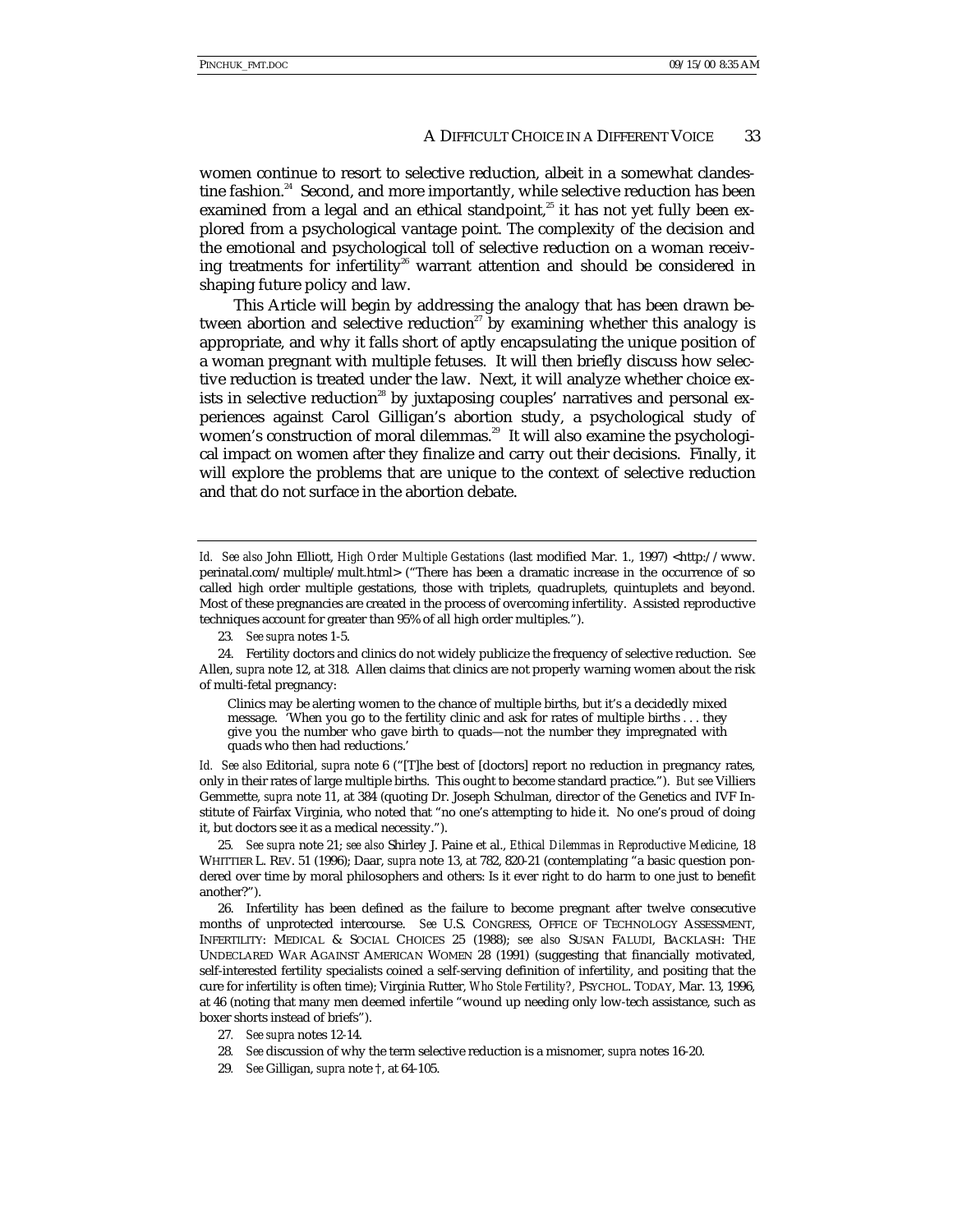# II. THE ABORTION ANALYSIS

# A. Parallels and Pitfalls of the Analogy

Selective reduction simultaneously is and is not akin to abortion, but this is not the paradox it seems to be. "[F]ew would argue with the proposition that selective reduction bears some relation to abortion; both are surgical procedures performed on a pregnant woman for the purpose of terminating one or more fetuses." 30 Selective reduction has even been defined using the word "abortion." 31 The similarities, however, stop there.

Selective reduction, unlike abortion, does not involve the expulsion or extraction of the terminated fetus(es) from the womb; instead the terminated fetus(es) remain(s) in the uterus until resorption and ultimate delivery with the placenta.<sup>32</sup> Thus, selective reduction is also different from miscarriage. "When a couple suffers a fatal demise in a singleton pregnancy, they either miscarry or undergo a procedure to end the pregnancy quickly. In the case of the multiple gestation with one demise, the mother is often called upon to continue carrying the dead fetus for weeks to months." 33

In addition to the medical difference, a second fundamental difference between abortion and selective reduction is one of intent: the former is performed to end the entire pregnancy, while the latter is performed to salvage the pregnancy.34 This difference in intent has been called a dividing line that "so separates these two procedures as to render them wholly distinguishable."<sup>35</sup> Selective reduction is generally undertaken after couples have already resorted to fertility treatments,<sup>36</sup> when the pregnancy is long-awaited and highly sought-

33. Michael Berman, *Loss and Multi-Fetal Pregnancies* (visited Jan. 22, 2000) <http://www. hygeia.org/poems20.htm>.

34*. See* Daar, *supra* note 13, at 783 ("A woman undergoing a 'traditional' abortion intends that her entire pregnancy will be terminated: that following successful completion of the procedure she will no longer be pregnant. In contrast, a woman undergoing selective reduction intends that her pregnancy will not be terminated, but rather will be enhanced by creating a better environment for her fetus(es) to develop."); *see also* Walters, *supra* note 15, at 452 (emphasizing that the intention with multifetal pregnancy reduction is to continue rather than terminate the pregnancy). Selective reduction of multiples or of twin-to-singleton may also occur because of genetic, chromosomal, or other defects, *see* Villiers Gemmette, *supra* note 11, at 386; David Stoller, *Prenatal Genetic Screening: The Enigma of Selective Abortion*, 12 J.L. & HEALTH 121 (1998), but the existence of birth defects raises issues beyond the scope of this Article. This Article focuses its analysis on selective reduction opted for based on numbers alone.

35. Daar, *supra* note 13, at 783*.*

36*. See* Meckler, *supra* note 22; *see also* Mark I. Evans et al., *Selective First-Trimester Termination in Octuplet and Quadruplet Pregnancies: Clinical and Ethical Issues*, 71 OBSTETRICS & GYNECOLOGY 289, at 289 (1988) ("The induction of grand multiple gestations is a known complication of infertility treatments."); Mark I. Evans, et al., *Selective Termination: Clinical Experience and Residual Risks*, 162 AM. J. OBSTETRICS & GYNECOLOGY 1568, at 1568 (1990) (noting that the incidence of multiple gestation after ovulation induced by hyperstimulation of the ovaries may range from 6-8% with clomiphene citrate and from 15-53% with gonadotropin); Lauren Lynch et al., *First-Trimester Transabdominal Multifetal Pregnancy Reduction: A Report of 85 Cases*, 75 OBSTETRICS & GYNECOLOGY 735, 736 (1990) (noting that

<sup>30.</sup> Daar, *supra* note 13 at 796.

<sup>31</sup>*. See* Gianelli, *supra* note 11, at 25.

<sup>32</sup>*. See* Yael Gonen et al., *Transvaginal Ultrasound in Selective Embryo Reduction For Multiple Pregnancy*, 75 OBSTETRICS & GYNECOLOGY 720, 721 (1990).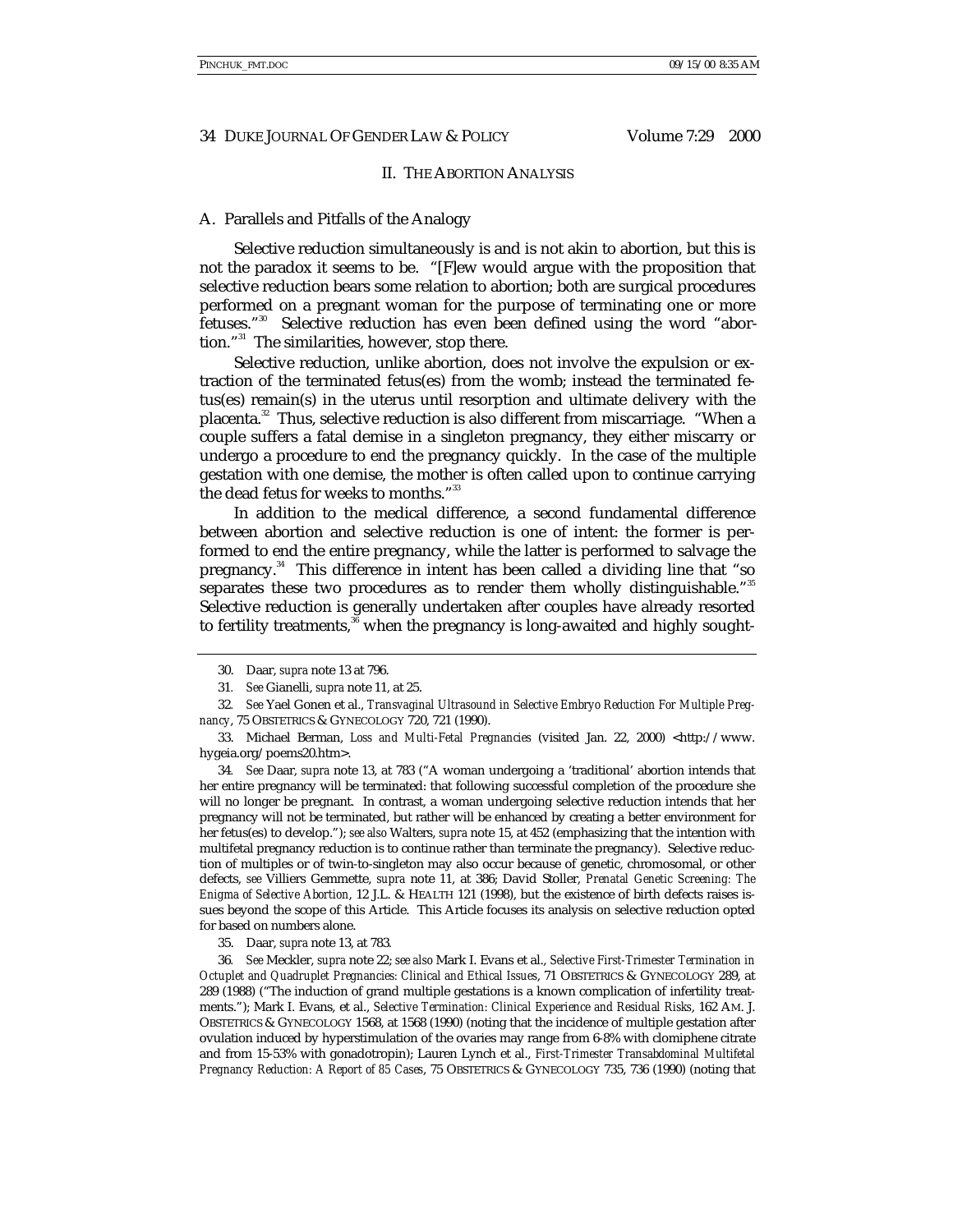after. $37$  While selective reduction may be a life-saving technology,  $38$  both to the mother, $39$  and to the surviving fetuses, $40$  it still raises the ire of many who embrace a pro-life philosophy, $4^{\circ}$  since the "right to life" position treats conception as genetically establishing a new "human being."<sup>42</sup> Arguably, the differences in the intent and in the end result of abortion and selective reduction should be adequate to satisfy the pro-life movement.<sup>43</sup> In reality, however, these differ-

- 38*. See* Daar, *supra* note 13, at 783.
- 39*. See* discussion of risks *supra* note 20.

40*. See id.*; *see also* Daar, *supra* note 13, at 819 ("Selective reduction maximizes the chance that any of the fetuses will survive."); Villiers Gemmette, *supra* note 11, at 387 (referring to "the reduction of a multiple pregnancy consisting of all healthy fetuses in order to ensure the live births of a selected number").

41*. See* Jay Johansen, *The McCaughey Case: Selective Reduction* (visited Feb. 20, 2000) <http:// www.ohiolife.org/aborters/mccaugh.htm> (lauding the decision of Bobbi McCaughey to carry her septuplets to term and cursorily dismissing the risks posed by multiple births: "In most large multiple births, many of the babies do not survive. But it is not at all clear how a child is better off to be deliberately killed by abortion rather than to die of natural causes.").

42*. See, e.g.,* Thornburgh v. American College of Obstetrics and Gynecologists, 476 U.S. 747, 792 (1986) (White, J., dissenting). Justice White articulated what can be characterized as a "right-to-life" position and view of the fetus:

However one answers the metaphysical or theological question of whether the fetus is a 'human being' or the legal question of whether it is a 'person' as that term is used in the Constitution, one must at least recognize, first, that the fetus is an entity that bears in its cells the genetic information that characterizes a member of the species homo sapiens and distinguishes an individual member of that species from all others, and second, that there is no nonarbitrary line separating a fetus from a child or, indeed, an adult human being.

*Id.*

43*. See* Daar, *supra* note 13, at 819. Daar comments on how selective reduction actually demonstrates respect for the moral status of fetal life:

For those who embrace an extreme pro-life philosophy, selective reduction may initially be rebuffed because it appears to arbitrarily confer unequal status to the fetuses in a multiple pregnancy. Because doctors randomly select for termination those fetuses closest to the maternal abdominal wall, selective reduction may seem to be trading one life for another—an act that the pro-life movement fundamentally rejects. But selective reduction is not trading one life that could be saved for another. In the case of a grand multiple pregnancy, the chance that even one fetus will survive is slight . . . . To reject the procedure is to doom the fetuses to an almost certain death. To reduce the pregnancy is the only way to show respect for the substantial moral status of fetal life.

some form of infertility treatment precedes virtually all reported cases of selective reduction). *But see* Rorty & Pinkerton, *supra* note 10, at 63 (noting that not all multi-fetal pregnancy reduction ("MFPR") occurs in the context of assisted reproduction. "Unassisted multiple pregnancies, though rare, do occur . . . Multifetal pregnancies do not constitute a 'failure' in the context of normal reproduction and most physicians do not offer MFPR in these cases.").

<sup>37</sup>*. See generally* Allen, *supra* note 12; *see also* Judy Peres, *Giving Birth to Controversy*, CHI. TRIB., July 21, 1998, at 1 (describing a 29-year-old woman who "was able to persuade her doctor to transfer six embryos . . . although she concedes he was reluctant. 'I'm impatient,' she said. 'I've been taking hormones for close to a year and have failed to get pregnant in seven previous attempts.'"). *But see* Margarete Sandelowski, *Failures of Volition: Female Agency and Infertility in Historical Perspective*, *in* TIES THAT BIND: ESSAYS ON MOTHERING AND PATRIARCHY 35, 56-57 (Jean F. O'Barr et al. eds., 1990) (tracing the tendency within the infertility discourse "to suggest that infertile women who seek to achieve motherhood may not really want it").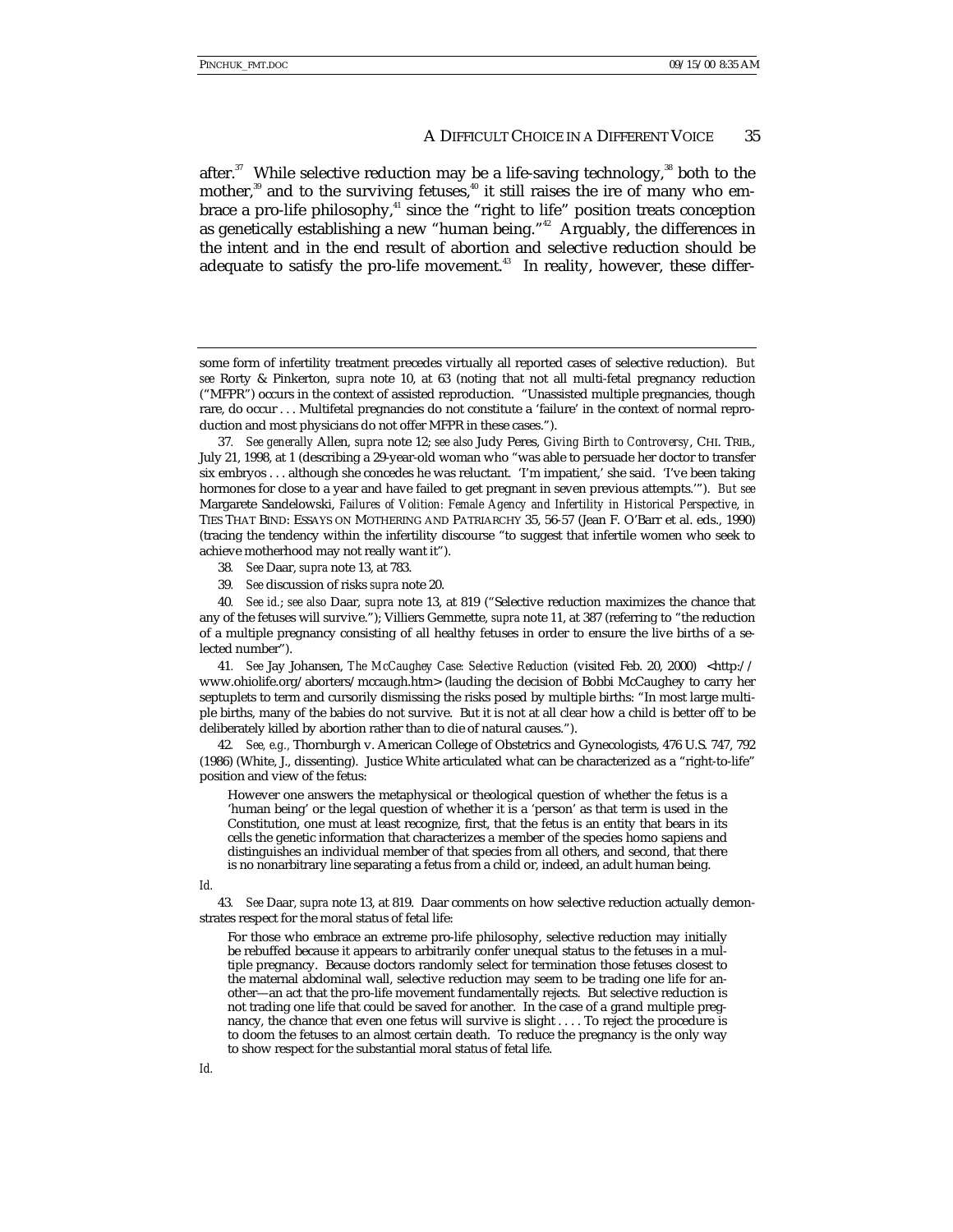ences have not fully been appreciated, $44$  in spite of the fact that without selective reduction, all of the fetuses in a multi-fetal pregnancy could be lost.<sup>45</sup>

In brief, selective reduction is different from abortion because of the multiplicity of factors involved: not only are the mother and a single fetus considered, but the well-being of the other fetuses must be factored into the equation. This multiplicity of factors has even been recognized by some rabbis. "Most rabbinic decisors agree that multi-fetal pregnancy reduction is permitted in certain circumstances," 46 though there is disagreement over what these circumstances are. Some rabbis would permit multi-fetal pregnancy reduction "only in situations where the continuation of the pregnancy threatens the mother's life, others also allowing it if the pregnancy itself is threatened."<sup>47</sup> This rabbinical recognition of a threat to the pregnancy as a whole captures the essence of selective reduction.

In spite of these distinctions, abortion remains a useful analogy for several reasons. First, although it is the termination of a pregnancy in whole instead of in part, it is a clear framework for the understanding of selective reduction. Second, many opponents of abortion also oppose selective reduction,<sup>48</sup> so abortion and selective termination are often lumped together in public discourse. Finally, Carol Gilligan's abortion study, $49$  to be discussed later in this Article, is premised on the complexity of women's abortion decisions. In order to extend the insights gleaned from this study to the selective reduction context, it is important to see how the two contexts are similar.

#### B. Law, Abortion and Selective Reduction

The existence of a constitutional right to selective reduction has been the subject of some debate. On one hand is the argument that women could actually be afforded greater constitutional rights to abort than to reduce because of the difference between the two procedures and the parties involved: "[W]hile a total abortion deals with the rights of the mother versus the rights of the fetus or fetuses, selective abortion involves the additional rights of fetus versus fetus." $^{\scriptscriptstyle 50}$ Others have framed the right to abort as one that is constantly eroded, $51$  with this

<sup>44</sup>*. See* Jay Johansen, *The McCaughey Case: Selective Reduction* (visited Feb. 20, 2000) <http:// www.ohiolife.org/aborters/mccaugh.htm>.

<sup>45</sup>*. See* Geoffrey Cowley & Karen Springen, *More Is Not Merrier*, NEWSWEEK, Aug. 26, 1996, at 49 (describing the case of one woman, Mandy Allwood, who had conceived eight babies with the help of fertility drugs. She chose not to reduce because she viewed the pregnancy as "the more, the merrier." Her decision to take the risk of continuing with the pregnancy ultimately resulted in the loss of all eight fetuses.).

<sup>46.</sup> Daniel Eisenberg, *Multifetal Pregnancy Reduction in Halacha* (last modified June 10, 1999) <http://www.ijme.org/Content/Transcripts/Eisenberg/reduction.html>.

<sup>47</sup>*. Id.*

<sup>48</sup>*. See* Jay Johansen, *The McCaughey Case: Selective Reduction* (visited Feb. 20, 2000) <http:// www.ohiolife.org/aborters/mccaugh.htm>.

<sup>49</sup>*. See* Gilligan, *supra* note †; *see also* discussion *infra* Part II.3.

<sup>50.</sup> Villiers Gemmette, *supra* note 11, at 390.

<sup>51</sup>*. See, e.g.,* Lisa Hemphill, *American Abortion Law Applied To New Reproductive Technology*, 32 JURIMETRICS J. 361, 361 (1992). Hemphill argues that a woman's right to choose to have an abortion has been constantly eroding:

Women were guaranteed the right to choose abortion with little restriction until the point of fetal viability by *Roe v. Wade*. Yet, we are seeing the inception of a movement by the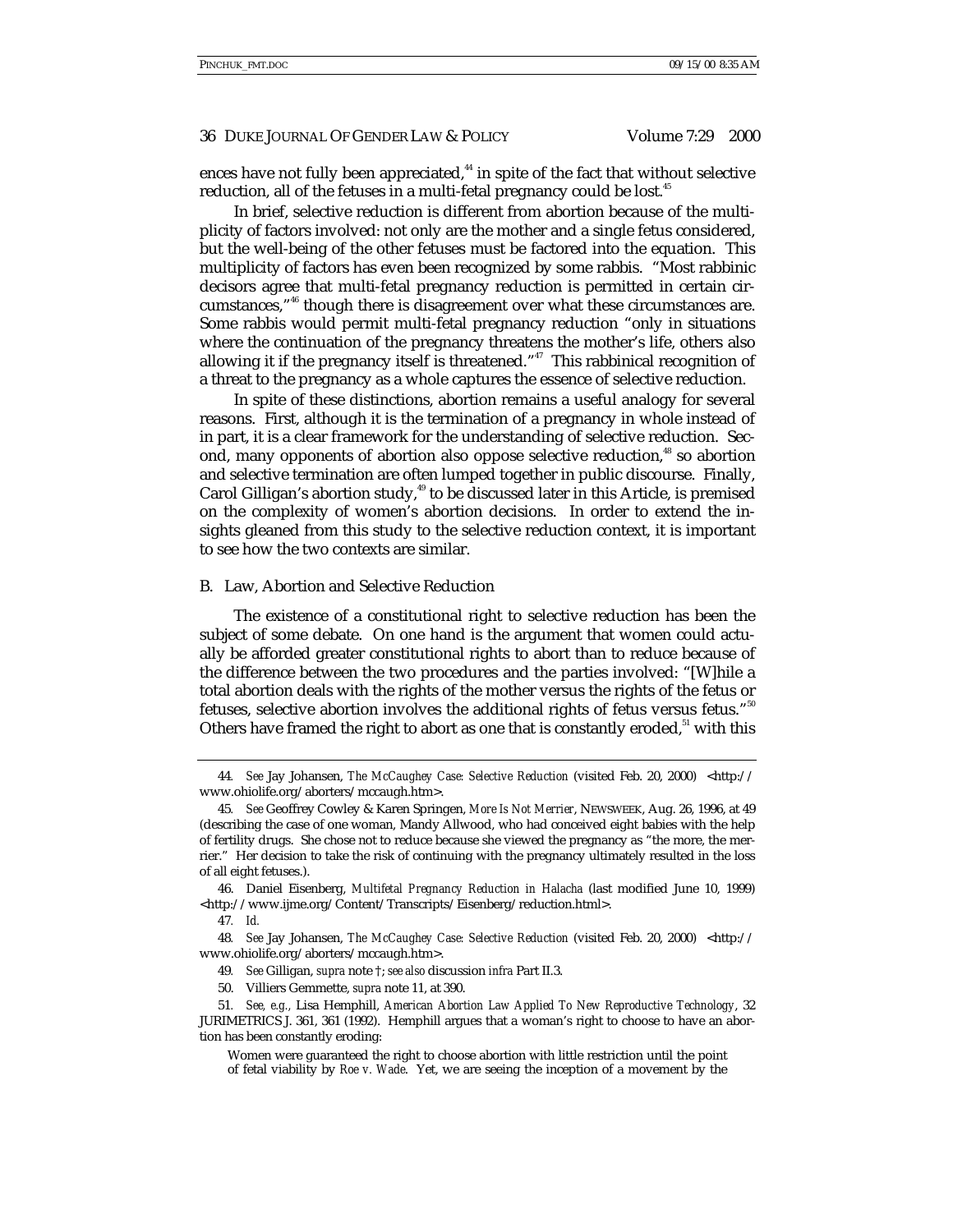erosion being a reason to distance selective reduction from abortion, so that greater rights could be ultimately afforded to women seeking to reduce a pregnancy.52 An in-depth analysis of the Supreme Court's decision in *Roe v. Wade* and its progeny need not be undertaken here, for this has already been done at length.<sup>53</sup> For the purposes of analysis, it is sufficient to emphasize that the existence of a constitutional right to selective reduction is not wholly guaranteed and is still tenuous.<sup>54</sup>

Later discussion in this Article of the relational dimension of the abortion decision<sup>55</sup> will illustrate how selective reduction could be commensurate not with "the individual right of privacy—the right to be left alone, [but] the relational right of privacy—the right to connect with others."<sup>56</sup> This relational conception of privacy has been alluded to by the Supreme Court as one that grants "certain kinds of highly personal relationships a substantial measure of sanctuary from unjustified interference from the state."<sup>57</sup> However, it is not the prevailing view of constitutional privacy, which instead "currently reflects the liberal paradigm, sheltering isolated individuals from an overwhelming power of government." 58 Some have argued for reconceptualizing privacy as a right that is inherently relational, $59$  thus allowing the relational elements of the abortion and selective reduction decisions to be protected.

One key way to distinguish selective reduction from abortion, and to argue for the existence of a right to selectively reduce, is to focus on the aforemen-

52*. See* Daar, *supra* note 13, at 783-84. Daar advocates distancing selective reductive from abortion in public discourse:

Given the predicated demise of *Roe v. Wade* and the constitutional right to choose abortion, it is important to keep selective reduction out of the abortion debate. Physicians practicing in the area of reproductive technologies must be permitted to offer this life-saving technology to their patients free from whatever restrictions their state governments may place on abortion. Moreover, to allow selective reduction to be swallowed up in the abortion debate would be to bury it in the political process much the way other seemingly abortion-related technologies have been buried.

*Id. See also id.* at 796 (arguing that "selective reduction is fundamentally different from abortion, warranting its exclusion from the increasingly strict regulations surrounding abortion.").

53*. See, e.g.,* Susan Frelich Appleton, *More Thoughts on the Physician's Constitutional Role in Abortion and Related Choices*, 66 WASH. U. L.Q. 499 (1998); April L. Cherry, *Choosing Substantive Justice: A Discussion of "Choice," "Rights," and the New Reproductive Technologies*, 11 WIS. WOMEN'S L.J. 431 (1997); Daar, *supra* note 13, at 806-11; Kohn, *supra* note 17; Seth Kreimer, *The Law of Choice and Choice of Law: Abortion, the Right to Travel, and Extraterritorial Regulation in American Federalism*, 67 N.Y.U. L. REV. 451 (1992); Linda C. McClain, *The Poverty of Privacy?*, 3 COLUM. J. GENDER & L. 119 (1992); Maggie O'Shaughnessey, Note, *The Worst of Both Worlds?: Parental Involvement Requirements and the Privacy Rights of Mature Minors*, 57 OHIO ST. L.J. 1731 (1996); Villiers Gemmette, *supra* note 11, at 388.

54*. See* Villiers Gemmette, *supra* note 11, at 383 ("Physicians appear to rely on *Roe v. Wade* in assuming the legality of the procedure, although such an assumption may be erroneous.").

55*. See* discussion *infra* Part II.3.

56*. See* Radhika Rao, *Reconceiving Privacy: Relationships and Reproductive Technology*, 45 UCLA L. REV. 1077, 1104 (1998).

57. Roberts v. United States Jaycees, 468 U.S. 609, 618 (1984).

59*. See id.*

courts and governments, as they proclaim the superiority of fetal rights over parental rights. Soon, we will be confronted with the possibility of 'viability'—that is, the ability to survive outside the womb—at the moment of conception. Does this mean women will lose their right to choose abortion?

<sup>58.</sup> Rao, *supra* note 56, at 1122.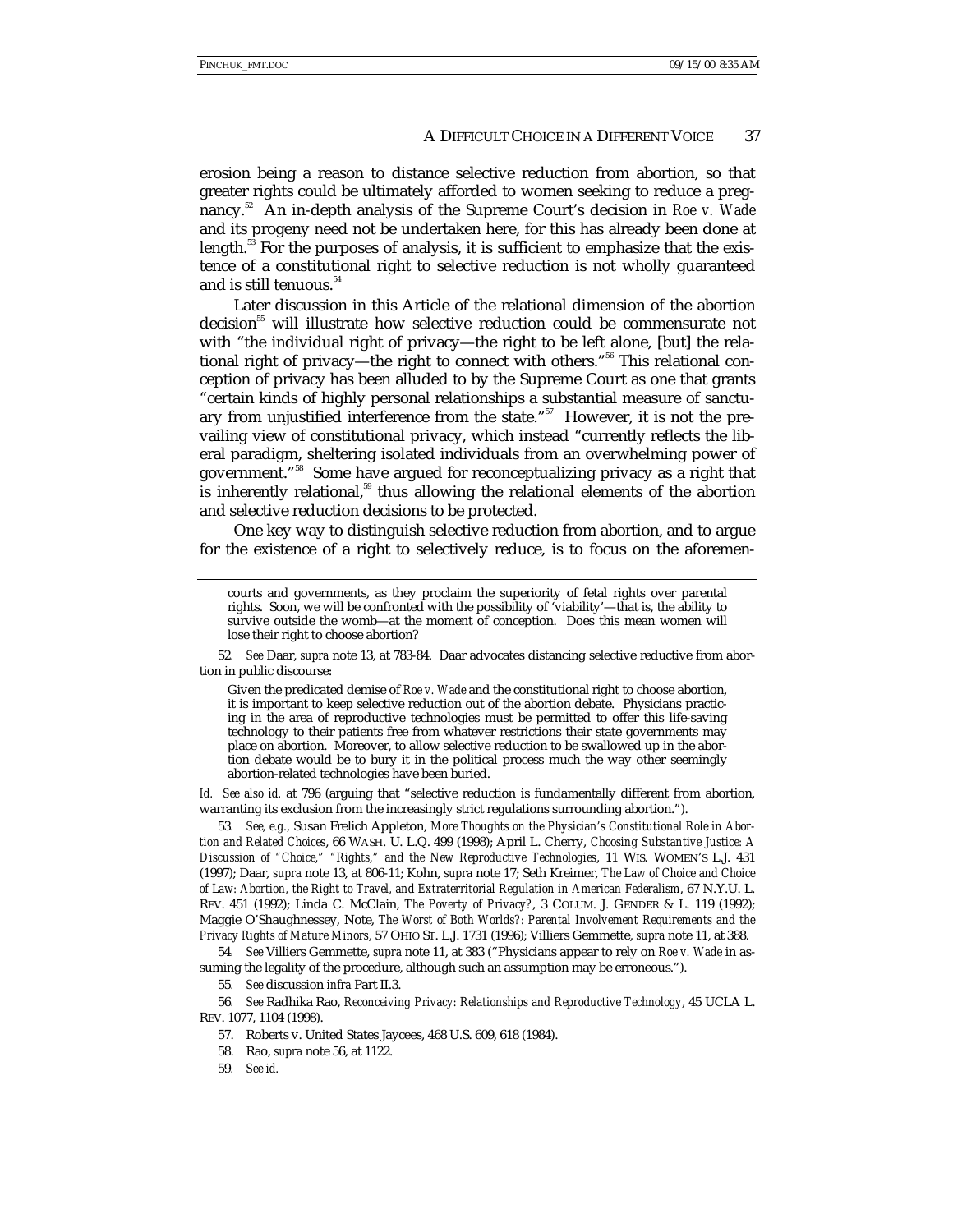#### 38 DUKE JOURNAL OF GENDER LAW & POLICY Volume 7:29 2000

tioned difference in intent: "The law's failure to recognize a miscarriage as an abortion most likely stems from its focus on state of mind."<sup>60</sup> In other words, abortion is viewed under the law as a knowing or intentional act, while "a miscarriage is not an abortion because it occurs naturally, devoid of any associated state of mind."<sup>61</sup> Most multiple pregnancies occur as the result of fertility drugs or treatments, $62$  which can hardly be characterized as occurring "naturally." However, selective reduction to save the pregnancy is most akin to miscarriage, since the resulting loss of the fetus(es) is a necessary but not a desired result of the fertility enhancement treatments. As with miscarriage, there should be no room for selective reduction under the law's conception of abortion. "[T]he law seems to define abortion by one's motivation to avoid producing a live birth," $^{\mathrm{63}}$ which consequently excludes the motivation of terminating fetal life in order to produce a live birth.<sup>64</sup> This focus on state of mind, intent and motivation is additionally related to an examination of the complexity of women's decisionmaking in abortion and in selective reduction, which will be explored next.

While the existence of a legally-enshrined right to abort or to selectively reduce obviously provides greater safeguards for women, it should be recognized that women may make certain personal reproductive decisions regardless of the legal landscape: "Important as the law is, it has never been determinative or definitive of women's response to pregnancy or their desire for fertility and birth control." 65

C. Psychology, Abortion and Selective Reduction

# 1. Overview

Carol Gilligan's abortion study chronicled in her book, *In a Different Voice*, 66 is an appropriate lens through which to begin to better understand selective reduction,  $\mathbf{F}$  even if the abortion analogy is flawed and even if the underlying in-

66*. See* Gilligan, *supra* note †, at 71-105.

67. Carol Gilligan's theories are consistent with relational feminism or the difference approach, which is also ascribed to and articulated by Robin West. *See* Robin L. West, *The Difference in Women's Hedonic Lives: A Phenomenological Critique of Feminist Legal Theory*, 3 WIS. WOMEN'S L.J. 81, 140 (1987). West comments on the relational character of women's lives:

Women's lives are not autonomous, they are profoundly relational. This is at least the biological reflection, if not the biological cause, of virtually all aspects . . . of our 'difference.' Women, and only women, and most women, transcend physically the differentiation or individuation of biological self from the rest of human life trumpeted as the norm by the entire Kantian tradition. When a woman is pregnant her biological life embraces the embryonic life of another. When she later nurtures children, her needs will embrace their needs.

<sup>60.</sup> Daar, *supra* note 13, at 800.

<sup>61</sup>*. Id.*

<sup>62</sup>*. See supra* note 36 and accompanying text.

<sup>63.</sup> Daar, *supra* note 13, at 800.

<sup>64</sup>*. See id.*

<sup>65.</sup> Shelley Gavigan, *On "Bringing on the Menses": The Criminal Liability of Women and the Therapeutic Exception in Canadian Abortion Law*, 1 CAN. J. WOMEN & LAW 279, 280 (1986) ("Although the abortion law has been the site of struggle in recent years, what has occasionally been lost sight of is the historical, prefeminist struggle of women to control their fertility.").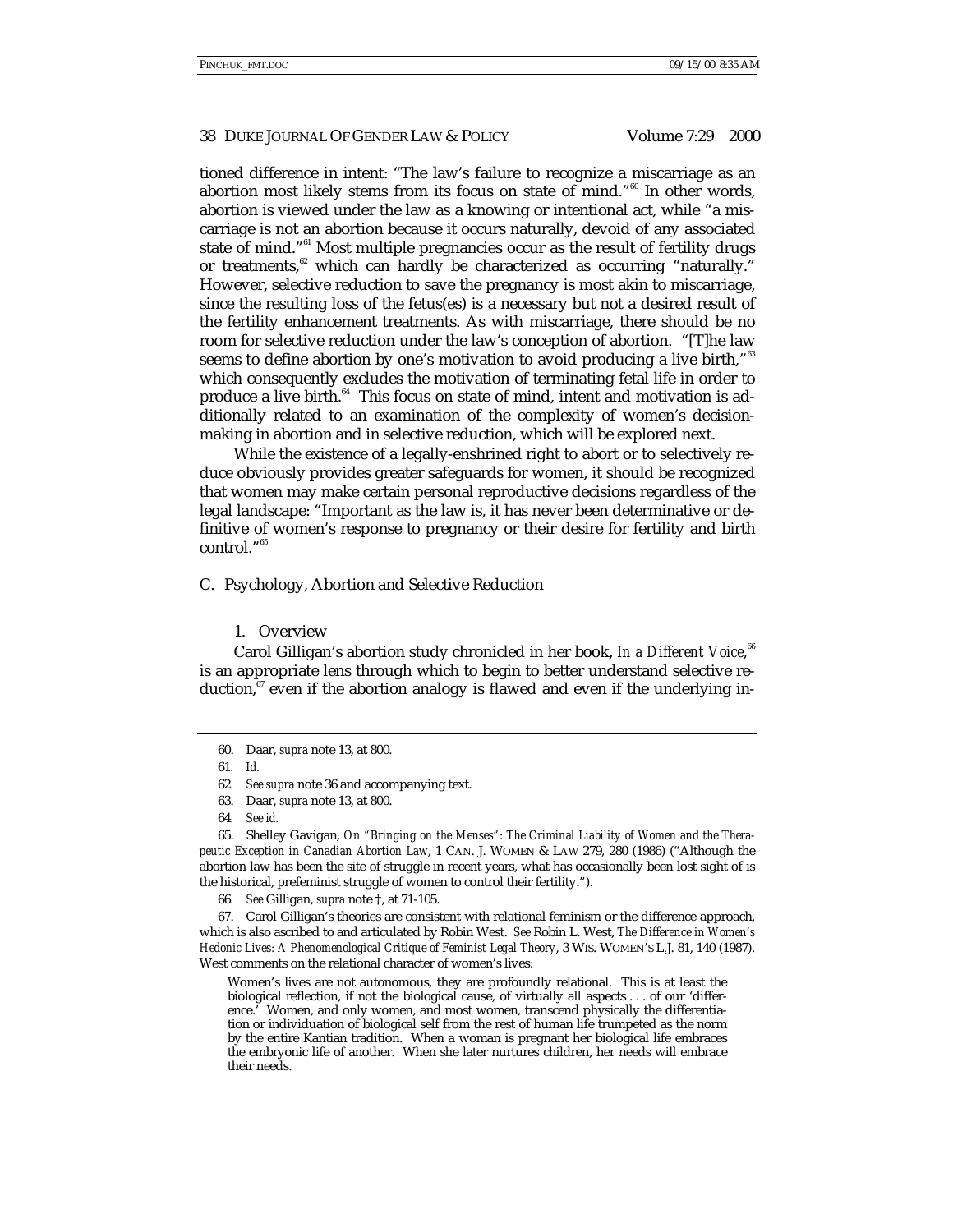tent is different from that underlying selective reduction. The abortion study, conducted from 1973 to 1975 in the immediate aftermath of *Roe v. Wade*, involved interviews with twenty-nine women, ranging in age from fifteen to thirty-three, who came from diverse ethnic backgrounds and social classes.<sup>68</sup> It was "designed to clarify the ways in which women construct and resolve abortion decisions." 69 The analysis of selective reduction herein will, in turn, focus on women's decision-making in selective reduction as gleaned from articles, and not from a series of personal interviews. Moreover, ethnic and social diversity is probably much more lacking in the context of infertility treatments and selective reduction, since the technologies are so costly, $\alpha$  and tend to be used by white

68. *But see* Tronto, *supra* note 67, at 650, for a critique that Gilligan's abortion study was not diverse*.* Gilligan has responded to this critique that her work focuses on the privileged by noting that her abortion study interviewed poor women and women of color. *See* Carol Gilligan, Address at N.Y.U. School of Law, Gender in Law and Culture Seminar (March 30, 1999).

69. Gilligan, *supra* note †, at 71.

*Id.* It is important to note that while they are most worthy of examination here, Gilligan's theories are not uncontroverted and have been challenged. *See, e.g.,* Catharine MacKinnon, *Difference and Dominance: On Sex Discrimination*, *in* FEMINISM UNMODIFIED 32 (Harvard University Press, 1987) ("Women value care because men have valued us according to the care we give them, and we could probably use some. Women think in relational terms because our existence is defined in relation to men."); *id.* at 43 ("The difference approach tries to map reality; the dominance approach tries to challenge and change it. In the dominance approach, sex discrimination stops being a question of morality and starts being a question of politics."); Carol Stack, *The Culture of Gender: Women and Men of Color*, 11 SIGNS 321, 324 (1986) (noting that Gilligan's theories must be placed in the context of culture and class, and analyzing Black return migrants to the rural South to uncover an African-American model of moral development: "Future research must contribute another dimension to the construction of feminist theory: it should provide a critical framework for analyzing gender consciousness and a cautionary reminder to those theorists who think that gender construction is the same in all societies."); Joan Tronto, *Beyond Gender Difference to a Theory of Care*, 12 SIGNS 644, 650 (1987) ("To my knowledge, no one has examined minority group members using Gilligan's methodology to see if they fit the morality of care better than they fit Kohlberg's categories. Gilligan's abortion study, like Kohlberg's work, is limited in that it focuses solely on the privileged."); Pamela S. Karlan & Daniel R. Ortiz, *In a Diffident Voice: Relational Feminism, Abortion Rights, and the Feminist Legal Agenda*, 87 NW. U. L. REV. 858, 860 (1993) ("Although we understand the appeal of relational feminism, we think it is somewhat dangerous and misguided, particularly in its most prominent form . . . The problem with this view is not only that, as some others have noted, it may celebrate the terms of women's oppression and represent nothing more than a 'slave morality,' but, more importantly, that it stands in some tension with women's felt needs, particularly as expressed in the feminist legal agenda."); John M. Broughton, *Women's Rationality and Men's Virtues: A Critique of Gender Dualism in Gilligan's Theory of Moral Development*, 50 SOC. RES. 597, 632-34 (1983).

<sup>70</sup>*. See, e.g.,* BLANK & MERRICK, *supra* note 20, at 89 (noting that expenses incurred in a series of attempts at pregnancy include travel, lodging, and the loss of employment during the duration of the treatment); D'Andra Millsap, *Sex, Lies, and Health Insurance: Employer-Provided Health Insurance Coverage of Abortion and Infertility Services and the ADA*, 22 AM. J.L. & MED. 51, 56 (1996) ("Infertility treatments can range in cost from relatively inexpensive counseling to very expensive high-tech methods."); Sharon Begley, *The Baby Myth: High Tech Fertility Clinics Offer More Hype Than Hope*, NEWSWEEK, Sept. 4, 1995, at 38 (estimating that couples spend at least \$10,000 and as much as \$100,000 on diagnostic tests, fertility drugs and assisted reproductive techniques); Manier, *supra* note 22, at 1 ("A typical in-vitro regimen costs \$10,000, with some institutions reporting a successful delivery rate of about 55 percent. Fertility drugs cost between \$1,000 and \$2,000 a month, with a pregnancy rate of about 14 percent for any given month of treatment."); Jane Wulf, *What if My Test-Tube Babies Were Swapped in the Lab?*, TIME, Apr. 12, 1999, at 69 ("[B]aby-making technology is both heartwrenching and expensive (as much as \$18,000 for a procedure).").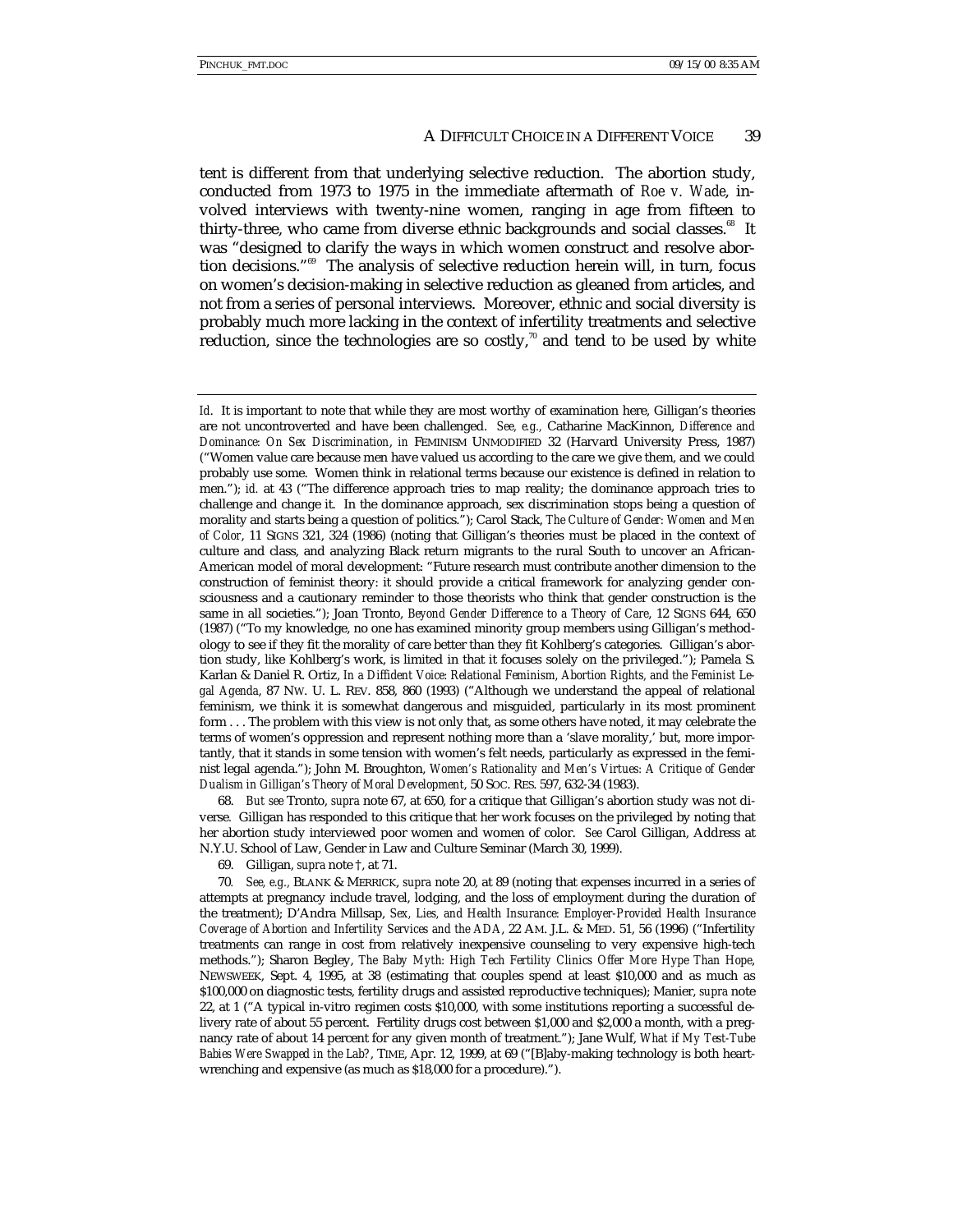women with the means to afford them. $71$  Gilligan describes the main findings of her abortion study in a later reflection upon it:

[W]omen were constructing the dilemma in a way that was completely at odds with the public conversation. Then, as now, the public discussion of abortion was framed as a conflict between the right to life and the right to choice, raising the question of whose rights took precedence in a formulation that pitted the fetus against the mother (according to the right-to-lifers) or women against men (according to pro-choicers). Yet women were saying, 'I'm in this dilemma of relationship and I can't see any way of acting that will not cause hurt. So I don't know what to do. There is no good thing to do here.' So I would ask them, 'What are you thinking about? Who is involved?' And they would say, 'Well, everybody affected by the decision is involved. It was like someone on a trampoline. You make a move and the whole thing is shaking. Women said, it will affect my parents, it will affect this person, it will affect that person, all these people, and I don't know how to move without having an effect on all these people, and if I don't move, I will have a baby.<sup>13</sup>

This analogy to being on a trampoline is equally applicable to selective reduction—but if the woman doesn't move, she could have multiple babies, or possibly no babies at all. Moreover, the pitting of the fetus's interests against those of the mother is apparent in selective reduction; in addition, each fetus's interests are in competition with the other's.<sup>74</sup> The abortion study demonstrates, above all else, that women's abortion discussions are much more multi-layered, complex, and relational than the public debate of rights versus murder. In other words, the private discourse and public discourse about abortion are starkly different. The abortion study portrays women connected to key people in their lives, be it their boyfriend, their husband, or their parents, and additionally as connected to their fetus that they may feel conflicted about carrying. This connection with the fetus has not always been viewed as one with an adversary. Patricia Williams describes it by saying, "I do not believe that a fetus is a separate person from the moment of conception. How could it be? It is so intercon-

<sup>71</sup>*. See* Dorothy E. Roberts, *Race and the New Reproduction*, 47 HASTINGS L.J. 935, 937 (1995-1996) ("One of the most striking features of the new reproduction is that it is used almost exclusively by white people. Of course, the busiest fertility clinics can point to some black patients; but they stand out as rare exceptions."); *id.* at 939 ("[T]he racial disparity in new reproduction has nothing to do with rates of infertility. Married black women have an infertility rate one and one-half times higher than that of married white women. In fact, the profile of people most likely to use IVF is precisely the opposite of those most likely to be infertile. The people in the United states most likely to be infertile are older, poorer, black and poorly educated. Most couples who use IVF services are white, highly educated and affluent."). In this regard, the experience of assisted reproduction is different from the experience of reproduction, which, at some basic level, transcends race and social class. *See* Sheilah L. Martin, *The Control of Women Through Gender-Biased Laws on Human Reproduction*, *in* CANADIAN PERSPECTIVES ON LEGAL THEORY 291, 309 n.2 (Richard F. Devlin ed., 1991) ("In some respects, I believe the reproduction-related experiences of women tend to be among the more basic of shared experience. Because sex is used to define all women, regardless of colour or social situation, it is an important common denominator that we share.").

<sup>72</sup>*. See* Carol Gilligan, *Remembering Larry*, 27 J. MORAL EDUC., 125, 130-31 (1998) [hereinafter Gilligan, *Remembering Larry*].

<sup>73</sup>*. Id.* at 130.

<sup>74</sup>*. See* Villiers Gemmette, *supra* note 11, at 390.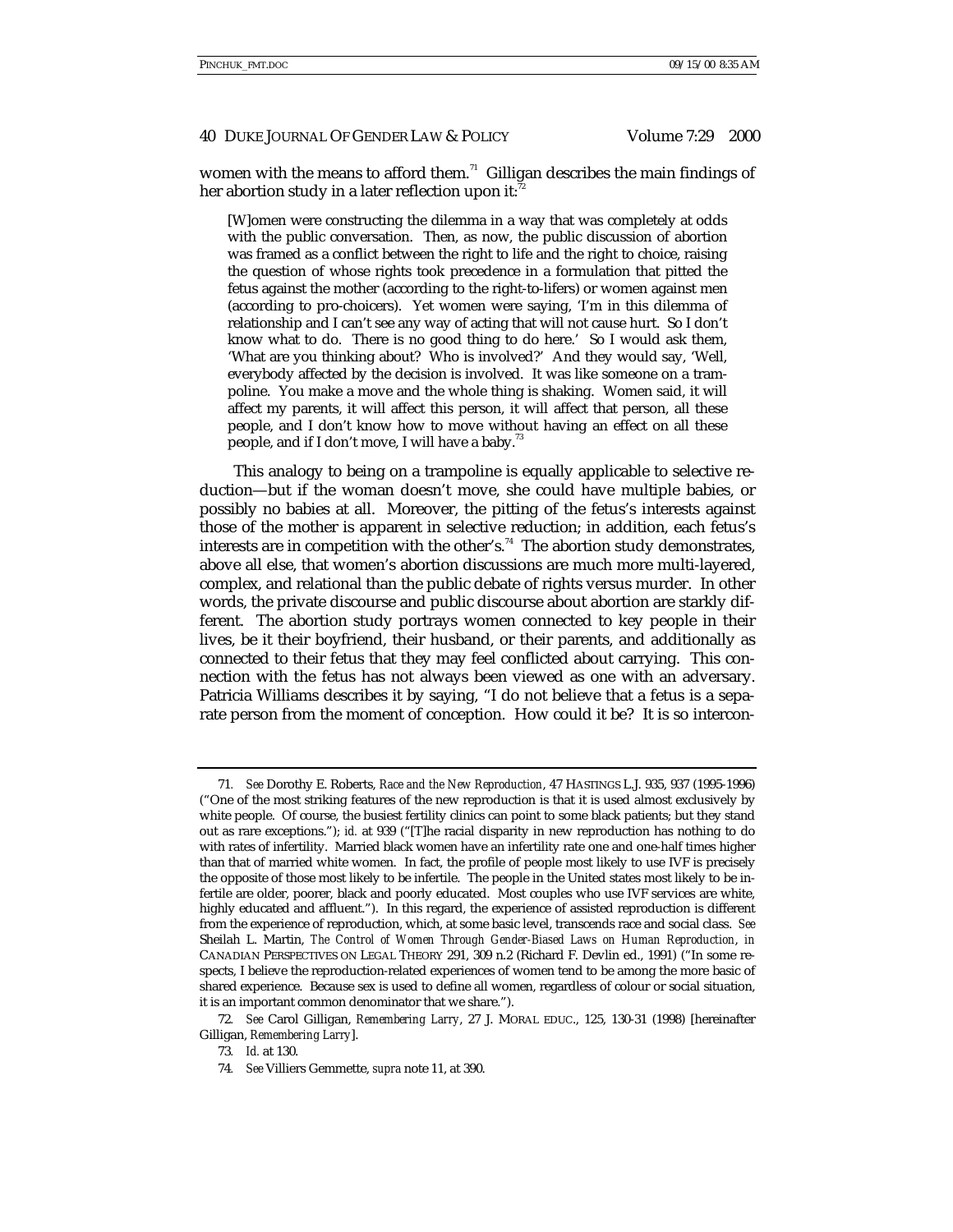nected, so flesh-and-blood-bonded, so completely a part of a woman's body. Why try to carve out one from the other?"<sup>3</sup>

The public perception of, and discourse about, abortion seems to have been based on an assumption that the woman's right necessarily conflicts with, instead of connects to, other rights. Anthropological evidence shows, "in primitive and ancient societies that have regarded abortion as wrong, it is not usually the fetus that is considered the wronged party . . . [but] the family, the tribe, the state, or the husband or maternal uncle, depending on the prevailing basis of patriarchal authority."<sup>76</sup> The abortion study allows us to move away from a finding of a wronged party, and from a dichotomous analysis of whose rights trump and whose rights are trumped. This study can help broaden the present debate about both abortion and selective reduction, which remains polarized to this day, $\frac{7}{7}$  by injecting real women with real decisions into the analysis. The focus on real women is a reminder that actual people with complex lives and multi-factorial decisions are involved, something that has arguably not been the primary concern of the Supreme Court. One author has remarked that women have been viewed by the Supreme Court as comprised uniquely of their reproductive capacity: "Women have been subsumed into their reproductive organs. The woman as an independent person with interests and needs is invisible in the Court's decisions: instead law has treated women first and foremost as potential or actual mothers." 78

It is true that the rights discourse does have some utility, even though it is not commensurate with how women have framed the issues. This utility lies in the fact that rights discourse "speaks in the language of those who hold power. In order for any dissenting view to be seriously considered in legal discourse, those in control must understand the claims of the dispossessed and take those claims seriously." 79 In spite of this utility, the analysis here will focus on views not as frequently considered in legal discourse, on loss of voice, competing values, and the psychological impact of a decision.

<sup>75.</sup> Patricia Williams, *Fetal Fictions: An Exploration of Property Archetypes in Racial and Gendered Contexts*, 42 FLA. L. REV. 81, 92 (1990).

<sup>76.</sup> ROSALIND POLLACK PETCHESKY, ABORTION AND WOMEN'S CHOICE: THE STATE, SEXUALITY AND REPRODUCTIVE FREEDOM 332 (2d ed. 1990) (citing GEORGE DEVEREUX, A STUDY OF ABORTION IN PRIMITIVE SOCIETIES (1976)).

<sup>77.</sup> Constructing the abortion debate as an either/or proposition, an issue of rights versus murder, as black or white with little tolerance for shades of gray persists. *See, e.g.,* UPI, *Bush Allies Defend Abortion Position*, March 21, 1999, at <wysiwyg://10/http://nt.excite.com/news/u/990321/14/ news-bush>. Anti-abortion advocates have criticized Bush's position on abortion:

Leading conservative supporters of Texas Gov. George W. Bush for president are lining up to defend his position on abortion from attacks by strict anti-abortion rights groups who decry it as weak. Bush said he supports restrictions on abortion in all three trimesters, except when a mother's life is at risk or in cases of rape or incest. The *Dallas Morning News* quotes Colleen Parro, director of the Dallas-based Republican National Coalition for Life, saying, 'There is no way his stance can be described as pro-life.'

*Id.*

<sup>78.</sup> Elizabeth A. Reilly, *The Rhetoric of Disrespect: Uncovering the Faulty Premises Infecting Reproductive Rights*, 5 AM. U. J. GENDER & L. 147, 157-58 (1996).

<sup>79.</sup> Cherry, *supra* note 53, at 438.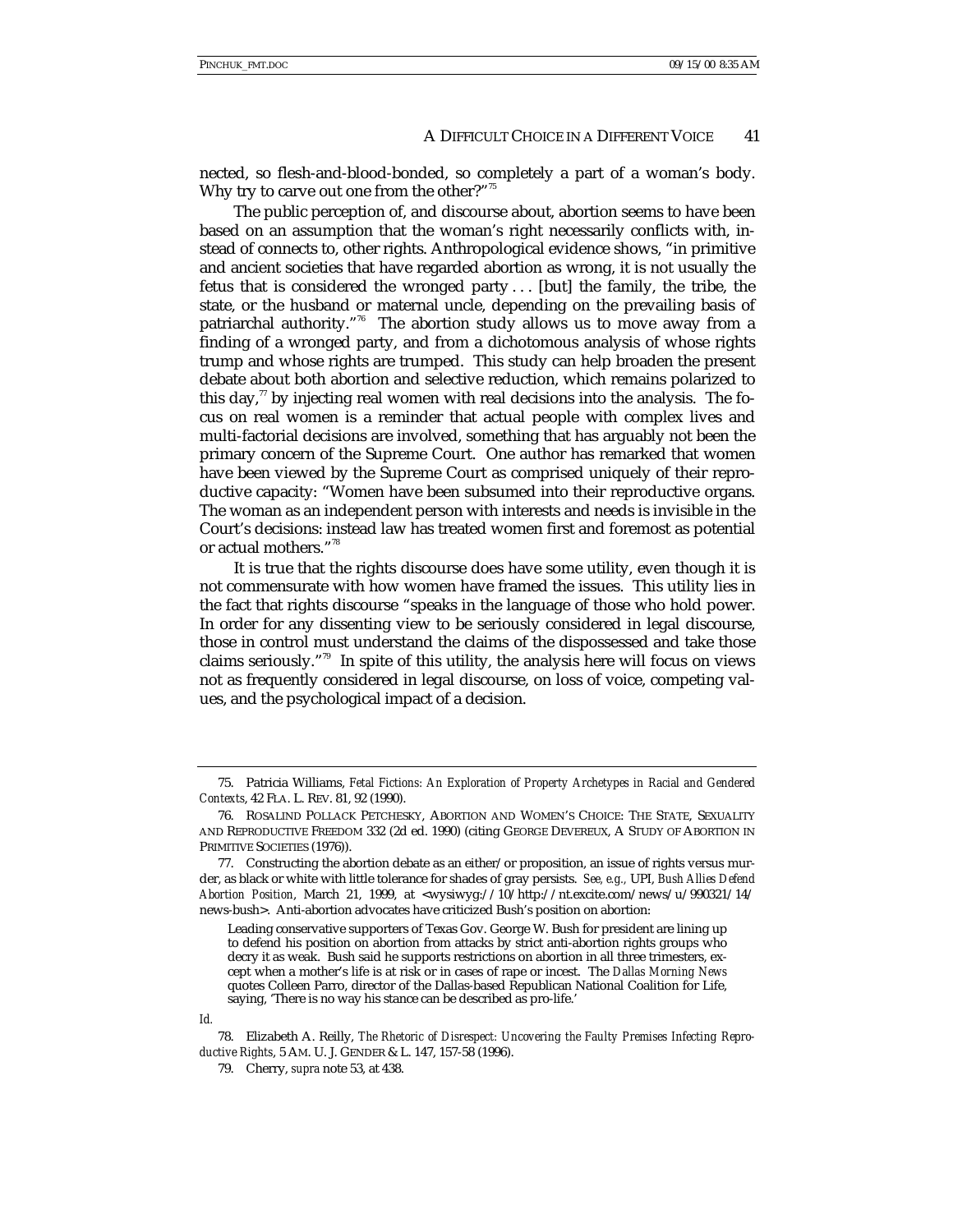## 2. Loss of Voice

The public framing of the abortion debate has, according to Gilligan, excluded women's voices by its very nature and construction.

Moral problems arise when we close ourselves off from relationship—when we lose connection with ourselves, with others, and with the realities of life. There was no way to bring this psychological understanding into a conversation about whose rights take precedence, the fetus' or the mother's, and does the fetus have rights, is it a life, and do women have choices, and are liberty rights selfish for women? It was like trains passing. If the woman said that the fetus is a life, the she would be a murderer, so she couldn't say that, but if she said it was not a life, then she didn't know what she knew, so she couldn't say that. So as women said, 'What could you say?' or 'You can't say anything.'<sup>80</sup>

This apparent inability to say anything, this blatant loss of voice, surfaces not only in the way the debate is framed, but also in the way women are seemingly excluded from their own decisions.<sup>81</sup> "When women feel excluded from direct participation in society, they see themselves as subject to a consensus or judgment made and enforced by the men on whose protection and support they depend and by whose names they are known."<sup>82</sup> This exclusion from participation in society and in one's own life decisions is evidenced in the experience of a divorced, middle-aged woman whose words are captured by Gilligan: "There were the three men in my life: father, husband, and clergyman, and they had much more to say about what I should or shouldn't do. They were really authority figures which I accepted." $^{ss}$  To this list of authority figures, one could add "physicians," as fertility doctors may deny women any real say in the decision about selective reduction. This exclusion of voice is apparent in an article describing selective reduction that follows several couples and a doctor in Detroit. $84$ 

<sup>80.</sup> Gilligan, *Remembering Larry, supra* note 72, at 131; *see also* Carol Gilligan, *Getting Civilized*, 63 FORDHAM L. REV. 17, 17 (1994) ("At the time I began writing *In a Different Voice* almost twenty years ago, women's voices were conspicuously missing from the psychology that I was teaching. Or rather, women's voices were inconspicuously missing.").

<sup>81.</sup> Loss and suppression of voice and women's silences have been discussed by a number of feminist legal scholars. *See, e.g.,* MacKinnon, *supra* note 67, at 45 ("Take your foot off our necks, then we will hear in what tongue women speak."); HIMANI BANNERJI, THINKING THROUGH: ESSAYS ON FEMINISM, MARXISM AND ANTI-RACISM 41 (1995). Bannerji discusses the prominence of the word "silence" in feminist's scholarly writing:

From its very early phase the word 'silence' has been important in the vocabulary of feminist writing. It spoke of being *silent* or having been *silenced—*of two distinct but related themes. In a cluster with 'silence' there are other words speaking of gaps, absences, being 'hidden in history,' of being organized *out* of social space or discourse, or *into apathy*, and of 'a problem without a name.' Not exceptionally, therefore, there also appeared other expressions—signifying women's struggles—about gaining or giving a voice, a direct assumption of our subjectivity, creating a version of the world from 'our' own standpoint, and thus speaking from our own 'self' or 'center' or experience.

*Id.*; *see also* Kathleen A. Lahey, *On Silences, Screams and Scholarship: An Introduction to Feminist Legal Theory, in* CANADIAN PERSPECTIVES, *supra* note 71, at 319.

<sup>82.</sup> Gilligan, *supra* note †, at 67.

<sup>83</sup>*. Id.*

<sup>84</sup>*. See* Allen, *supra* note 12.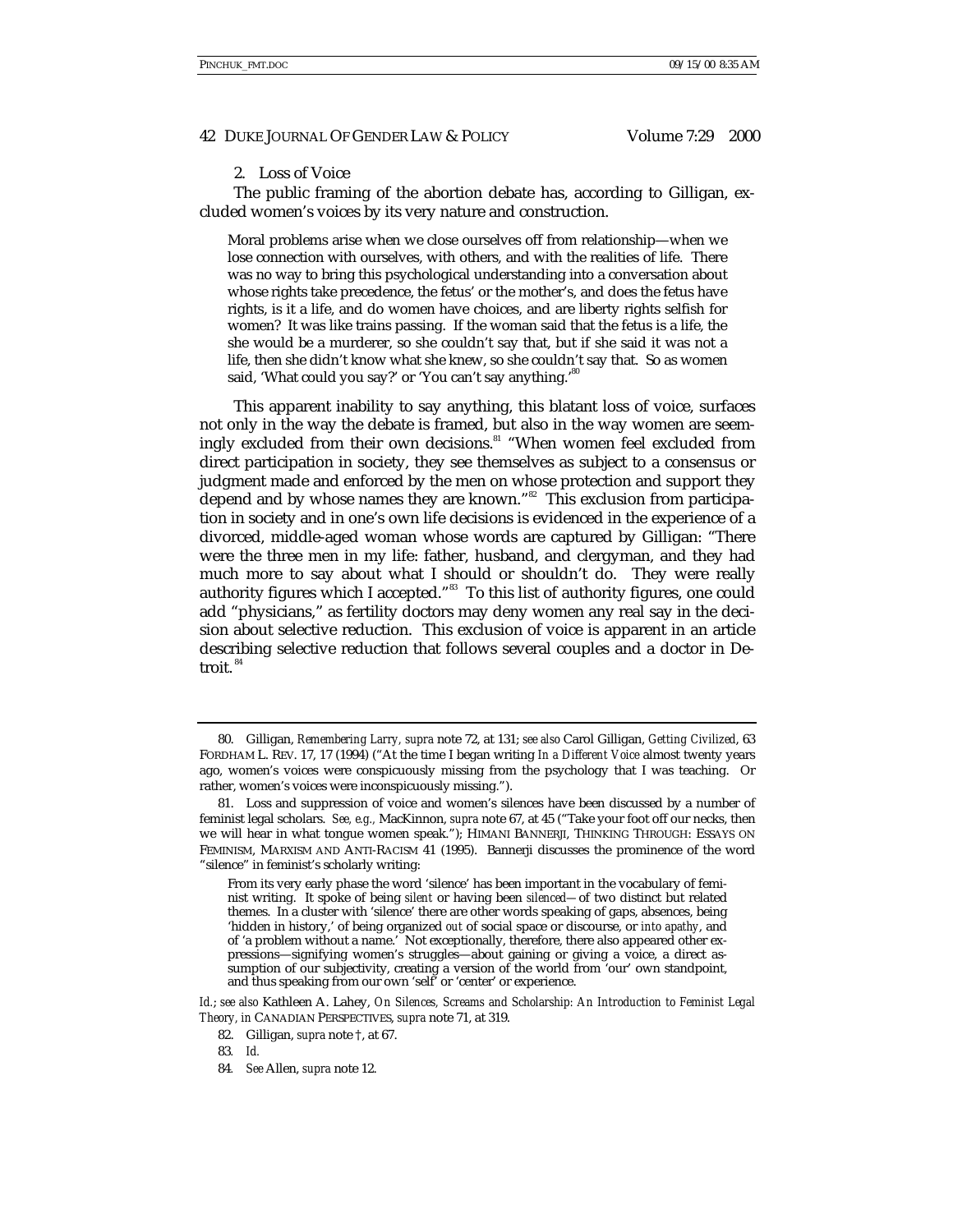The presurgery counseling session is mostly one-sided. Dr. Evans lists the risks of a quintuplet pregnancy—50 percent chance of miscarriage, 90 percent chance of low birth weight—versus the risks that will remain after he finishes. He assures Christine that the procedure will be quick and fairly painless. 'Compared to what you've been through, this is a piece of cake,' he says, handing her a consent form. 'OK?'<sup>85</sup>

The one-sidedness of the discussion denies any real ability to say, "No, this is not OK." This loss of voice is exacerbated by the fact that many women feel they lose control over the process after the very first fertility treatment.<sup>86</sup> In addition, voice is also excluded by the way selective reduction is constructed as the only "right" thing to do; the fact that the births of the McCaughey septuplets and the Chukwu octuplets are seen as anomalous<sup>87</sup> indicates that only one choice is seen as socially and medically acceptable.<sup>88</sup>

In sum, it is difficult for a woman to have a choice when she does not have a voice.<sup>89</sup> Thus, the suppression of voice by the medical profession makes any conception of real choice illusory. Similarly, no real choice can exist when a woman does not have control over her own body and bodily integrity.<sup>30</sup> "Under choice rhetoric, a woman chooses to use contraception, abort a pre-viable fetus, or use alternative means of insemination based on private circumstances."<sup>91</sup> This rhetoric may ring hollow, however, since "[b]ecause of the operation of patriarchy, women historically have had, and currently have, little control over their physical selves."<sup>92</sup> This loss of control over one's physical self can certainly be seen where, for example, a woman suddenly finds herself pregnant with eight fetuses, a situation that could likely have been avoided if her eggproducing follicles had been monitored following drug treatments, or if fewer embryos had been implanted from the outset.<sup>93</sup>

88*. See* Finkel, *supra* note 19, at A4 (describing the feelings of Doctor Claire Weitz, who delivered premature quintuplets who died shortly after delivery: "'I hated being in that room, with that poor woman suffering,' Claire Weitz says. 'There was nothing I could do. I was helpless. You know how much these people invest—not just financially, but emotionally. And then you wonder: Why can't they have come to the decision that made sense medically? Not morally. Medically.'").

89. Carol Gilligan, Address at N.Y.U. School of Law, Gender in Law and Culture Seminar (March 17, 1999).

93*. See* Allen, *supra* note 12, at 318; Joe Haertel, *Letters to the Editor*, WASH. POST, Apr. 2, 1999, at A28 ("Let me get this straight: First, the doctor removes eggs from the woman's body and fertilizes them so than an embryo or embryos will be created. Then the embryo or embryos are returned to the woman's body. Finally, an embryo or embryos that have successfully implanted themselves in the uterus are killed by the doctor with a shot of potassium chloride. Is this medicine or a perversion of medicine?"); Rorty & Pinkerton, *supra* note 10, at 59-60 (noting that multifetal pregnancy "marks a failure of the fertility procedure; in curing the deficiency of being unable to conceive, the procedure goes too far"); Villiers Gemmette, *supra* note 11, at 391 ("It is callous and arbitrary to

<sup>85</sup>*. Id.* at 287.

<sup>86</sup>*. See id.* at 318.

<sup>87</sup>*. See* Emanuel *supra* note 6; Sills & Perloe, *Eight is Enough* (visited Jan. 21, 2000) <http:// www.obgyn.net/english/pubs/features/eight-is-enough.htm>; McNamara, *supra* note 6; Barnhouse, *supra* note 6; Lerner, *supra* note 6.

<sup>90</sup>*. See* Cherry, *supra* note 53, at 432-33.

<sup>91</sup>*. Id.* at 493*.*

<sup>92</sup>*. Id.*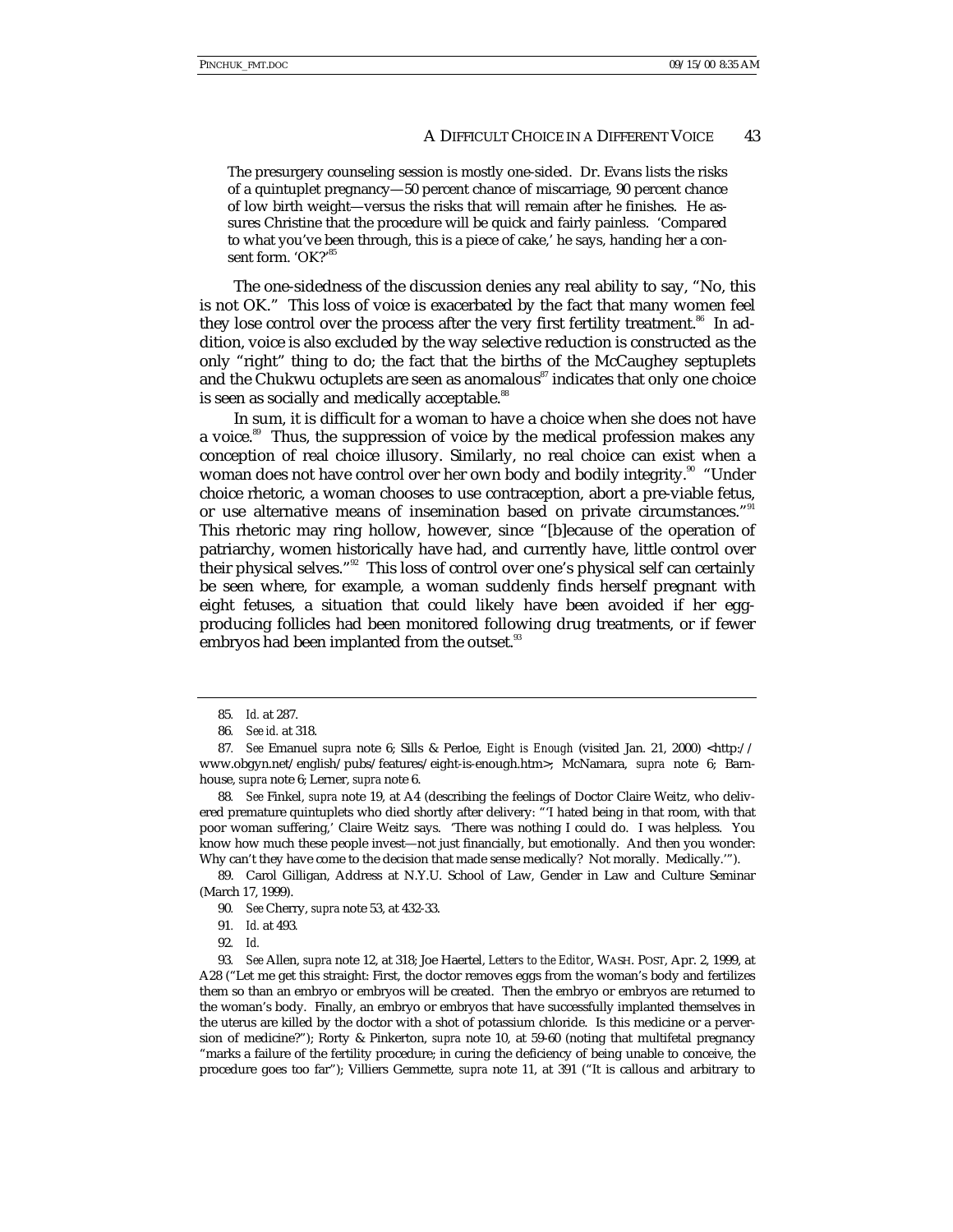# 3. Competing Values

A woman pregnant with multiple fetuses encounters not only the suppression of her own voice, but, in facing her moral dilemma, she is also confronted with a host of competing values. Here too, the issue of choice is raised, since "[t]he essence of moral decision is the exercise of choice and the willingness to accept responsibility for that choice."<sup>34</sup> In contrast with the polarized rhetoric of the public abortion debate, "women impose a distinctive construction on moral problems, seeing moral dilemmas in terms of conflicting responsibilities."<sup>95</sup> The principal findings of Gilligan's abortion study demonstrate "the centrality of concepts of responsibility and care in women's constructions of the moral domain, the close tie in women's thinking between conceptions of self and morality."96 The interviews about women's construction of the abortion dilemma repeatedly revealed "the language of selfishness and responsibility, which defines the moral problem as one of obligation to exercise care and avoid hurt."<sup>97</sup> In other words, these interviews uncovered the "reiterative use by women of the words *selfish* and *responsible* in talking about moral conflict and choice." 98

What is perhaps most interesting about the abortion study is that the classification of one option (be it carrying the fetus to term or aborting it) as selfish and the alternate option as responsible oscillated with each woman and depended upon a number of factors, including but not limited to her stage of life, her age, her own wishes, the wishes of her parents, the wishes of her lover, and her ability to support a child. The study reflects the tendencies of the women interviewed to label whatever they wanted as selfish and whatever others wanted as responsible, and then to ultimately question these labels.<sup>99</sup> In contrast, in the context of multi-fetal pregnancies, there is much complexity to each woman's decision, but slightly less ambiguity: selective reduction is generally seen as the socially<sup>100</sup> and medically<sup>101</sup> more responsible choice, except perhaps by those who rule it out for religious reasons.<sup>102</sup> While religion may play a part in women's moral decisions, and while it did surface as a key motivating factor in the decisions of both Bobbi McCaughey<sup>103</sup> and Nkem Chukwu,<sup>104</sup> it is not de-

- 97*. Id.* at 73.
- 98*. Id.* (emphasis in original).

99*. See* Gilligan, *Remembering Larry, supra* note 72, at 130-31 ("[W]hatever a woman wanted to do, she tended to label 'selfish' and wrong, whether it was having the baby or having the abortion. It didn't matter what she wanted, because the very fact of her wanting it meant that it was selfish, bad and wrong, and what she didn't want was selfless and good.").

- 100*. See* discussion *supra* note 6.
- 101*. See* discussion *supra* notes 20, 85 and accompanying text.

102*. See, e.g.,* Gilbert Meilander, *Biotech Babies: How Far Should Christian Couples Go in the Quest for a Child of Their Own?*, CHRISTIANITY TODAY, Dec. 7, 1998.

103*. See, e.g.,,* Marantha Christian Science Journal, *Iowa Woman Gives Birth to Septuplets*, December 1, 1997 at <wysiwyg://34/http://www.pe.net/mcj/news2327.htm> ("The McCaugheys were advised early in the pregnancy to abort some of the fetuses—a process called 'selective reduction' to increase survival chances for the others. But the couple refused to consider that option because of

overpopulate a womb knowing that a subsequent procedure will enable the reduction of 'wombmates' to make a house that fits.").

<sup>94.</sup> Gilligan, *supra* note †, at 67.

<sup>95</sup>*. Id.* at 105.

<sup>96</sup>*. Id.*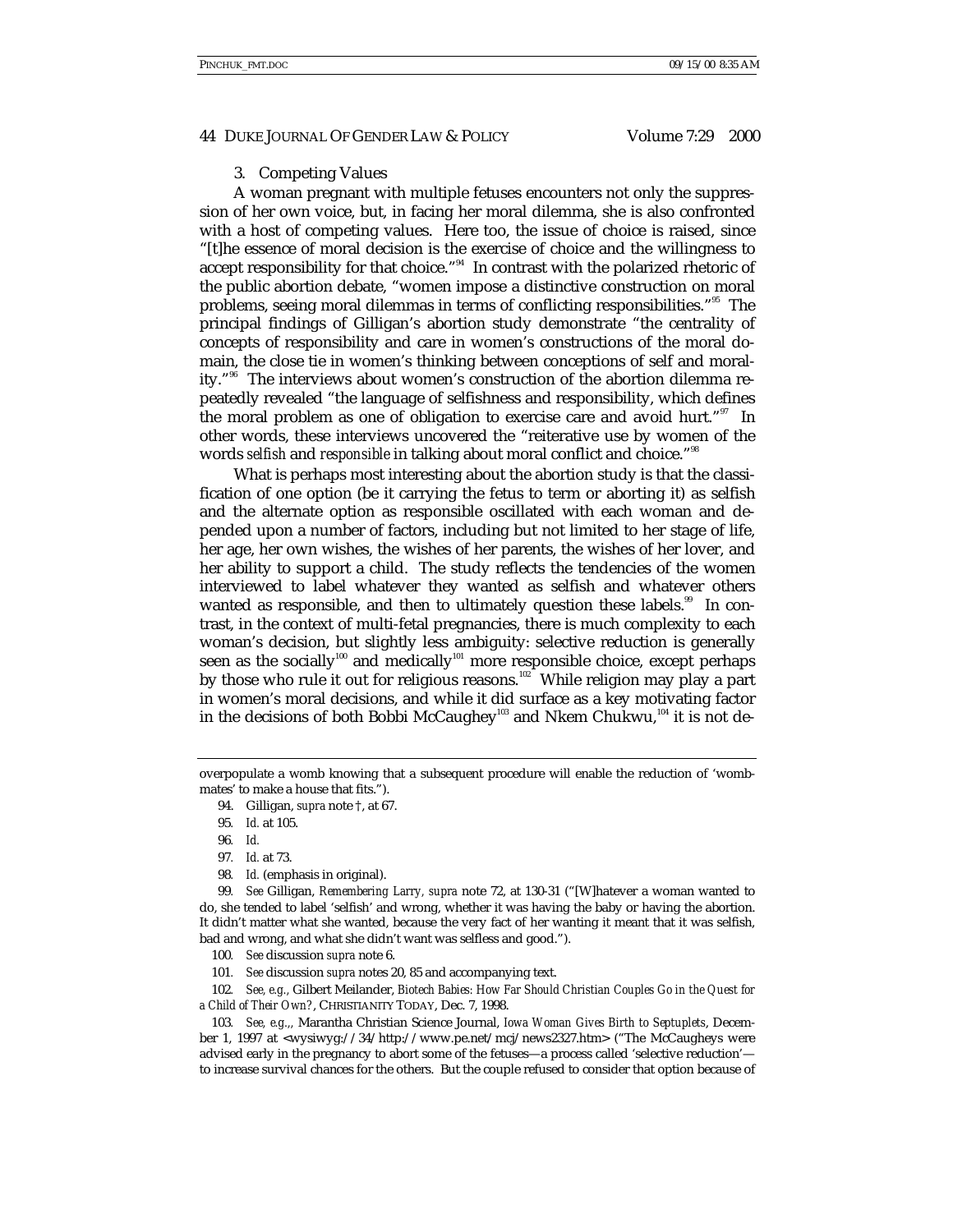terminative. Religion does not necessarily dictate that a woman will rebuff either abortion, as evidenced in the abortion study,<sup>105</sup> or selective reduction.<sup>106</sup> In both the abortion and the selective reduction decisions, a recurring refrain is the belief that the ultimate abortion or reduction is never good, but that it is occasionally necessary.<sup>107</sup>

Gilligan discusses encountering a view of care that involved "an effort to sort out the confusion between self-sacrifice and care inherent in the conventions of feminine goodness." 108 She later draws a crucial distinction between a feminine ethic of care, premised on selflessness and self-sacrifice, and a feminist ethic of care, which "begins with connection, theorized as primary and seen as fundamental in human life." 109 She notes that when "speaking of connection, of responsiveness and responsibility in relationships, women heard themselves sounding either selfish or selfless, because the opposition of self and other was

105. The abortion study describes, in particular, two religious women who are able to morally justify their abortion decisions. The first is Janet, a twenty-four-year old married Catholic, pregnant again two months following the birth of her first child. Her dilemma arises over the issue of justification for taking a life:

I can't cover it over, because I believe this, and if I do try to cover it over, I know that I am going to be a mess. It will be denying what I am really doing.' Asking herself, 'Am I doing the right thing; is it moral?' Janet counterposes her beliefs about abortion to her concern with the consequences of continuing the pregnancy. Concluding that she cannot be 'so morally strict as to hurt three other people with a decision just because of my moral beliefs,' she finds that the issue of goodness still remains critical to her resolution of the dilemma.

Gilligan, *supra* note †, at 83-84. "At the end, Janet says, 'God can punish, but He can also forgive.' What remains in question for her is whether her claim to forgiveness is compromised by a decision that not only meets the needs of others but also is 'right and best for me.'" *Id.* at 85. Sandra, a twenty-nine-year-old Catholic nurse, also expresses concern with selfishness and its equation with immorality. Although Sandra views abortion as murder, she had previously given up one child for adoption and it was a psychologically draining experience that she did not think she could relive. "The decision thus reduces in her eyes to a choice between murdering the fetus or damaging herself. The choice is further complicated by the fact that to continue the pregnancy would hurt not only herself but also her parents, with whom she lives." *Id.* at 85-86.

106. The reasoning of women who justify selective reduction echoes that in the abortion study. For example, one woman, Christine, decided to reduce her pregnancy from five to two. "'I've spent more time crying than being happy about being pregnant.' A Catholic, she can't see these abortions as a sin. 'There's no way I could have five children. I don't feel I am doing anything wrong.'" Allen, *supra* note 12, at 315. Similarly, Marie, who harbors regret over her two lost quadruplets, said, "Morally, I think [the reduction] was wrong. You're playing God. But then, you're playing God when you use the drugs in the first place. I didn't feel good about it, but I felt it was necessary." *Id.* at 319.

- 107*. See* discussion *supra* notes 105 & 106.
- 108. Gilligan, *supra* note †, at 74.

109*. See* Carol Gilligan, *Hearing the Difference, Theorizing Connection*, 10 HYPATIA 120, 122 (1995) [hereinafter Gilligan, *Hearing the Difference*].

their religious beliefs. The pair are committed Baptists who met in Bible college. 'God gave us those kids,' said the father. 'He wants us to raise them.'")

<sup>104</sup>*. See, e.g.,* Associated Press, *Octuplets' Mother: 'It Wasn't Easy,'* December 30, 1998 at <wysiwyg://31/http://www.wfaa.com/news/9812/30/octuplets\_update.html> ("Mrs. Chukwu declined to address the debate about whether infertility doctors should try to prevent multiple births. But she did say she would not consider undergoing selective reduction . . . . 'I've never seen such a word in my bible,' she said she told her doctor, Brian Kirshorn. 'I wasn't even going to give it a thought, a second thought.'").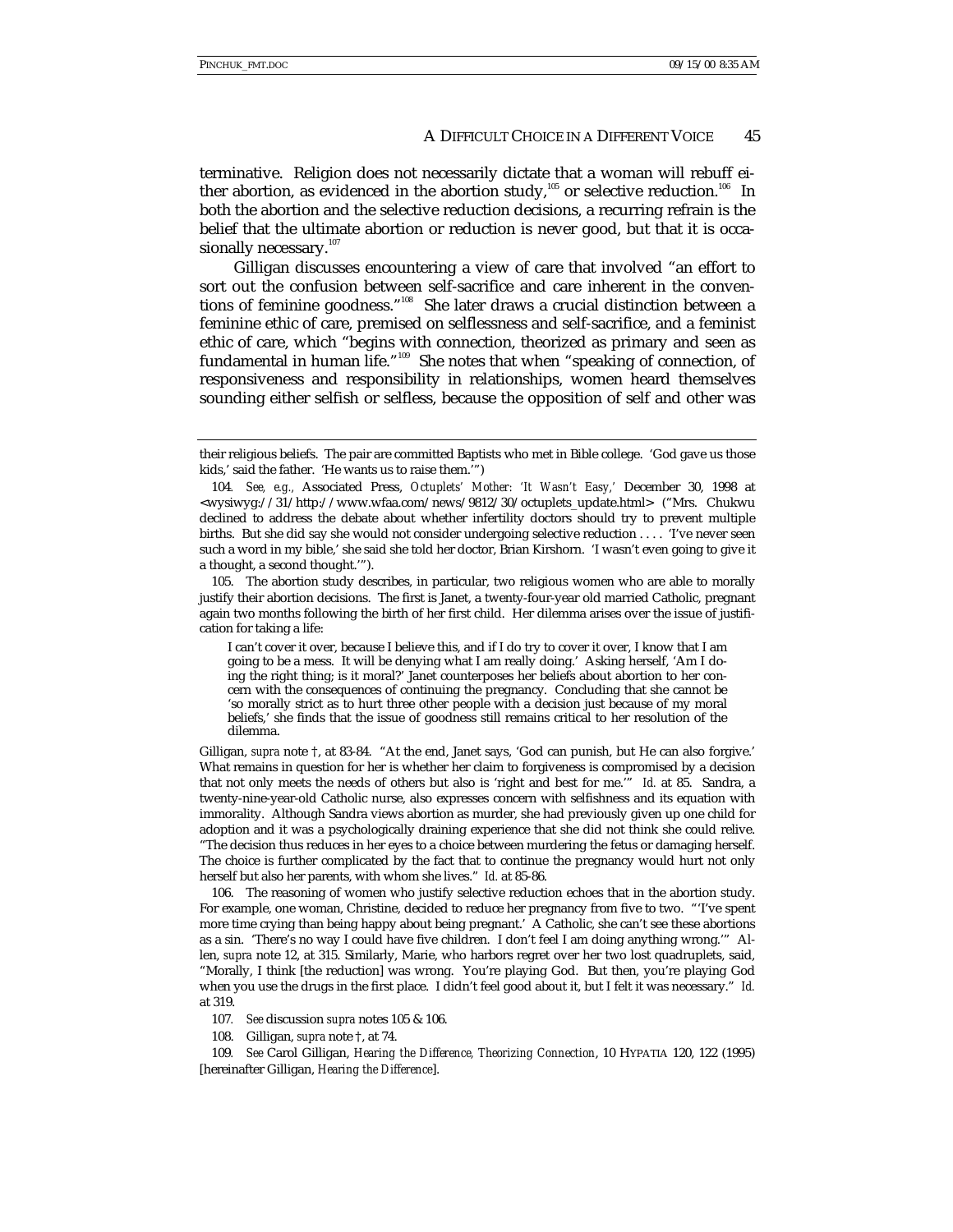so pervasive and so powerfully voiced in the public discourse." $^{\scriptscriptstyle\rm 110}$  The selective reduction discourse involves not only the opposition of self and other, but the opposition of other and other.<sup>111</sup> Moreover, nowhere are visions of feminine selfsacrifice more apparent than in the physical torment endured by women who have opted to carry multiple fetuses to term, even though Bobbi McCaughey and Nkem Chukwu are portrayed in the media as having wanted this decision for themselves.<sup>112</sup> Bobbi McCaughey, for one, is described as having had difficulty gaining enough weight for her seven fetuses; her waist was fifty-two inches when she had only gained twenty-five pounds.<sup>113</sup> Nkem Chukwu spent the last two and a half weeks of her pregnancy bed-ridden at an upside-down tilt in order to increase the chance of the fetuses remaining in utero for as long as possible.<sup>114</sup>

In sum, the ethic of selfishness versus the ethic of responsibility and the ultimate question of what is selfish and what is responsible, are indeed different from a discussion of rights versus murder. It is true that injecting potassium chloride into the heart of a fetus kills that fetus, and is thus viewed as murder by some.115 To focus merely on the act itself, however, cuts the debate short and precludes an analysis of the particular woman, her situation, and her decision. While being bed-ridden upside-down may be seen as the ultimate act of selfsacrifice, putting one's overarching desire to reproduce before other considerations, and bringing multiple unhealthy infants into the world may both be seen as inherently selfish acts.<sup>116</sup> Herein lies the tension that so permeates the selective reduction debate and distinguishes it from the abortion context: while the labeling of a particular decision as selfish or selfless varied in the abortion study, both labels seem to collide in the selective reduction context.

*Id.*

<sup>110</sup>*. See id.* at 121.

It was as if women's experience of connection was unnatural, unhealthy or unreal. But it was also ironic, because the Supreme Court had given women a legal voice in a matter of relationship and at the same time had framed that voice within a discourse of rights which made it impossible to speak about relationship except in terms of justice—equality, fairness, reciprocity—or in terms of contractual obligation, neither of which had much bearing on many women's situation.

<sup>111</sup>*. See* discussion of the rights of fetus versus fetus, *supra* note 50 and accompanying text.

<sup>112</sup>*. See supra* notes 103, 104.

<sup>113</sup>*. See* John McCormick & Barbara Kantrowitz, *The Magnificent Seven*, NEWSWEEK, Dec. 1, 1997, at 44.

<sup>114</sup>*. See* Mark Babineck, *Mom Heading Home—Surviving Octuplets Stay in Hospital* (visited Dec. 30, 1998) <http://www.abcnews.go.com/sections/us/Daily/News/octuplets981230.html> ("Chukwu, a Nigerian immigrant, entered the hospital early in October and spent the last two and one-half weeks of the pregnancy in bed with her head inclined toward the floor. 'It wasn't easy, but I did it for the love I have for them,' said Chukwu, 27, who delivered the first of the babies [on] December 8th and the remaining seven by Caesarian section December 20th. 'I knew one day it will be over.'").

<sup>115</sup>*. See* Jay Johansen, *The McCaughey Case: Selective Reduction* (visited Feb. 20, 2000) <http:// www.ohiolife.org/aborters/mccaugh.htm>.

<sup>116</sup>*. See supra* note 20; *see also infra* notes 131 & 132 about the health problems faced by the McCaughey septuplets and the surviving Chukwu octuplets.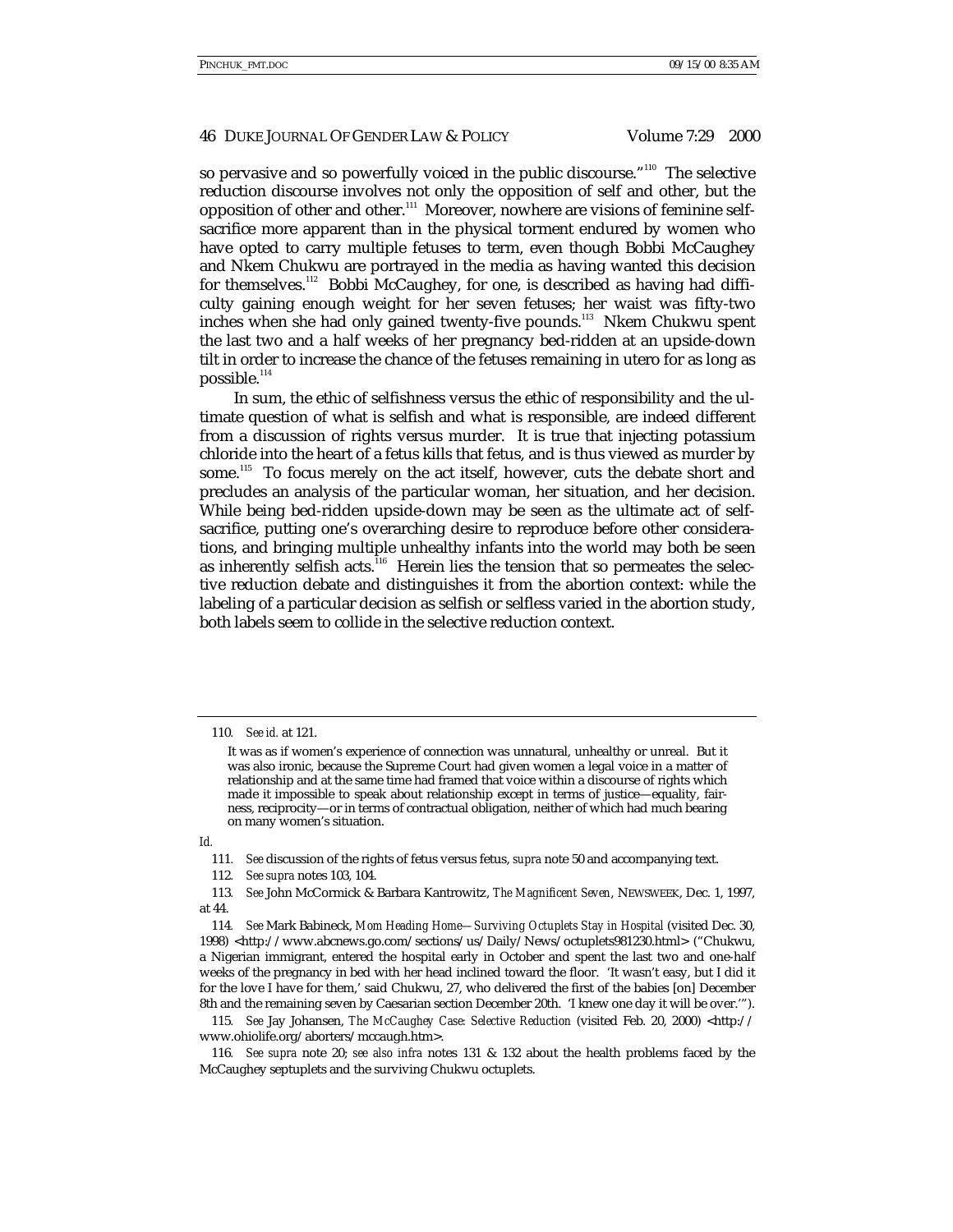#### 4. Psychological Impact of the Decision

The decision to selectively reduce, like the decision to abort, does not occur in a vacuum, but instead, psychologically impacts the woman making it. Psychological trauma following a decision to undergo legal abortion has been identified; $117$  this includes "depression [and] repression, a sense of loss, guilt, sleeping disorders, anniversary reactions, disturbed relationships with men, obsessive-compulsive behavior, suicide attempts, and psychotic and conversion reactions."<sup>118</sup> It is important to remember that it is not only the decision to have an abortion that can be psychologically damaging: so too can the decision to have a child. Gilligan describes adverse reactions to continuing an unwanted pregnancy, and notes a pervasive "feeling of despair" expressed by one fifteenyear-old named Lisa.119 Lisa is described as having "become unrecognizable to herself."<sup>120</sup> "Caught in a cycle of despair, finding no way to go back to school and, without school, no way to support herself and the child, 'just confused about everything because I can't get him out of my mind,' she is unable to see how an act of love could have led to such desolation and loss.'"<sup>121</sup> In addition to desolation and loss is the required overall adjustment to what can be an overwhelming change in a woman's life.<sup>122</sup> Interestingly, the language of *Roe v. Wade* itself overtly recognizes the psychological impact of being denied an abortion and of having a possibly unwanted child: "Maternity, or additional offspring, may force upon the woman a distressful life and future. Psychological harm may be imminent. Mental and physical health may be taxed by child care."<sup>123</sup>

The decision to selectively reduce can similarly lead to tremendous feelings of loss, even when one or more healthy babies have resulted from the preg-

The very term used to describe the disease—'depression'—has deep experimental and emotional meanings in Western culture, and has been applied rather imprecisely to both mild, temporary forms of depression which are quite common in the first postpartum days, as well as to the more severe psychotic reactions which are quite rare. Typically, the syndrome is characterized by feelings of sadness in the new mother, extreme emotional instability, weeping, irritability and fatigue.

*Id. See also Coping After Birth* (visited Feb. 28, 2000) <http://www.schuylerhospital.org/stress. html> ("[H]aving a baby, whether it's the first or the fifth child, causes many significant changes in your life. These changes, both physical and emotional, can be more intense than expected, and can leave you feeling overwhelmed, confused, and frightened."); *Postpardum Board Home Page* <wysiwyg://6/http://rainforest.pare. . .ce.com/dialog/get/fpostpardum.html> ("You're exhausted, your house is a mess, this breastfeeding thing is really hard, you're thirsty and too tired to get a drink, and all you can do is cry. Welcome to the postpardum adjustment bulletin board!").

123. Roe v. Wade, 410 U.S. 113, 153 (1973).

<sup>117</sup>*. See* Thomas Eller, *Informed Consent Civil Actions for Post-Abortion Psychological Trauma*, 71 NOTRE DAME L. REV. 639, at 668 (1996).

<sup>118</sup>*. Id.*

<sup>119</sup>*. See* Gilligan, *supra* note †, at 123-24.

<sup>120</sup>*. Id.* (quoting Lisa: "I am not the same person I was a year and a half ago. I was a very happy person then. I am just not myself anymore . . . Before I had the baby, I was free. I had a lot of friends. I was fun to be with. I was happy. I enjoyed a lot of things, and I am just different now. I'm lonely. I'm quiet. I'm not like I was anymore. I have changed completely.").

<sup>121</sup>*. Id.*

<sup>122</sup>*. See* M. Righetti-Veltema et al., *Risk Factors and Predictive Signs of Postpardum Depression*, 49 J. AFFECTIVE DISORDERS 167 (1998); Laurence Kruckman & Susan Smith, *An Introduction to Postpardum Illness* <http://www.iup.edu/an/postpardum/preface.html>. Veltema describes postpartum depression, noting,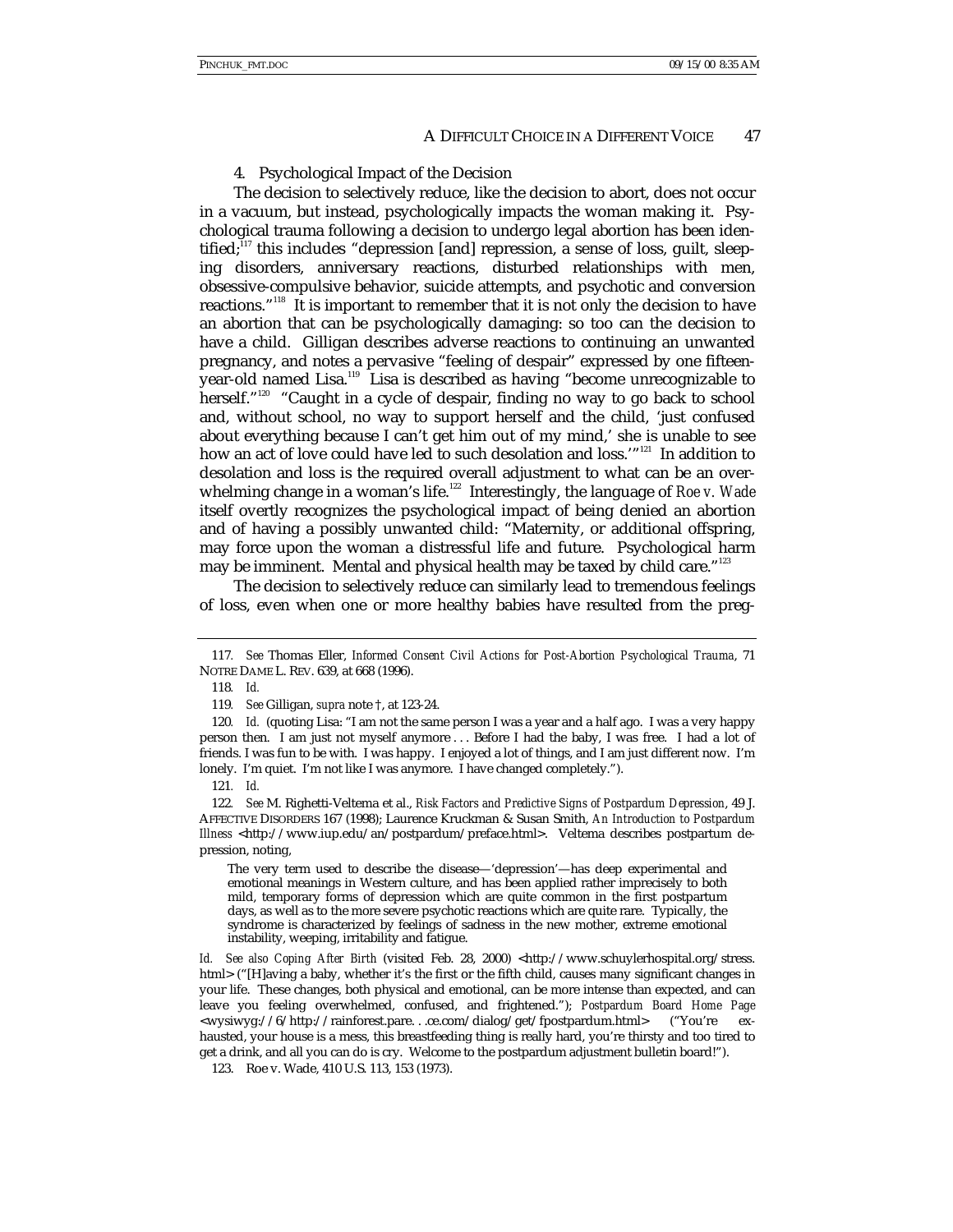#### 48 DUKE JOURNAL OF GENDER LAW & POLICY Volume 7:29 2000

nancy.<sup>124</sup> "[I]t is important that physicians not minimize the grief process that parents undergo when either a 'selective reduction' procedure is undertaken or an accidental loss occurs early or late in a multiple pregnancy."<sup>125</sup> As described by one woman who underwent a selective reduction, "I felt that the fertility doctors told me, 'If you get too many babies, you just have a reduction and everything is OK.' But it wasn't OK."<sup>126</sup> The decision to carry a multi-fetal pregnancy to term can also have psychological consequences, especially given the vulnerability of the babies, and the health problems to which they are all so susceptible given their prematurity and low birth weights.<sup>127</sup> For example, of Nkem Chukwu's octuplets, the smallest weighed eleven ounces and the largest weighed one pound, eleven ounces,<sup>128</sup> with the smallest ultimately dying within a week of her birth.<sup>129</sup> The chief neonatal specialist at the hospital where the oc-

125. Elizabeth A. Pector, *Letter to the Editor: Dealing with Loss in Multiple Pregnancies*, AM. FAM. PHYSICIAN, Dec. 1, 1998 ("[A]ttempts to reassure parents that they will 'at least' have one or more survivors from the pregnancy will damage the physician's relationship with them."); *see also* Berman, *Loss and Multi-Fetal Pregnancies* (visited Jan. 22, 2000) <http://www.hygeia.org/poems20. htm>. Berman acknowledges the emotional trauma accompanying selective reduction even when it results in the birth of at least one healthy baby:

#### *Id.*

The McCaughey septuplets may be healthy now . . . but if they stay that way, they'll be the exception, not the rule. A far more likely scenario is the experience of Sam and Patti Frustaci, who made the cover of *People* when six of their septuplets were born in May, 1985 (the seventh was stillborn). Five years later, three of the other babies had died and the other three had been diagnosed with a variety of medical and developmental problems.

Allen, *supra* note 12, at 287. The live birth of sextuplets in California, *see supra* note 1, was trumpeted by the press as a triumph, although the death of three of the six received less publicity. Two of the survivors are disabled. *See* Rorty and Pinkerton, *supra* note 10, at 62.

128*. See* Mark Babineck, *Eight Babies for Houston Woman—Tiniest Infant Weighs Eleven Ounces*, CHICAGO SUN-TIMES, Dec. 21, 1998, at 23.

129*. See* Babineck, *Mom Heading Home—Surviving Octuplets Stay in Hospital* (visited Dec. 30, 1998) <http://www.abcnews.go.com/sections/us/Daily/News/octuplets981230.html>; see also Reuters, *Three Texas Octuplets to Go Home This Week* (visited Mar. 3, 1999) <wysiwyg://16/http://

<sup>124.</sup> In fact, there is even a support network for families facing these issues: Centers for Loss in Multiple Birth (CLIMB), Inc.: e-mail at climb@pobox.alaska.net. *See also* Allen, *supra* note 12, at 318 (describing the experience of one woman 'Marie' of Silver Springs, Maryland: "Marie . . . is still haunted by a final sonographic glimpse of her quadruplets before the reduction at Philadelphia's Thomas Jefferson medical Center . . . Now, the mother of healthy two-year-old twins, she says, 'Every time I read a newspaper article about a large delivery, it makes me sad. I think it would have been wonderful to have four.'"); Sills & Perloe, *Eight is Enough* (visited Jan. 21, 2000) <http:// www.obgyn.net/english/ pubs/features/eight-is-enough.htm> (describing the experience of selective reduction as "extremely traumatic").

Caregivers must recognize that the birth of a healthy baby will be a time of sorrow as well as joy. We must be careful not to adopt the attitude of 'don't complain, be grateful—at least you got one healthy baby.' We must take the time to acknowledge and affirm the appropriateness of the couple's emotions of loss while letting them see that they have much to be thankful for.

<sup>126.</sup> Allen, *supra* note 12, at 319.

<sup>127</sup>*. See* discussion, *supra* note 20; *see also* Melinda Sacks, *'Micro-Preemies' Come with Big Price Technology That Gives Life Takes Toll on Families*, ARIZ. REPUBLIC, Apr. 7, 1999, at D8 ("While attention has focused on the miracle of the Houston octuplets, rarely discussed is the reality of caring for babies so small that many eventually die or suffer lifelong complications."). It is more common than not for babies born of multifetal pregnancies to have serious health problems: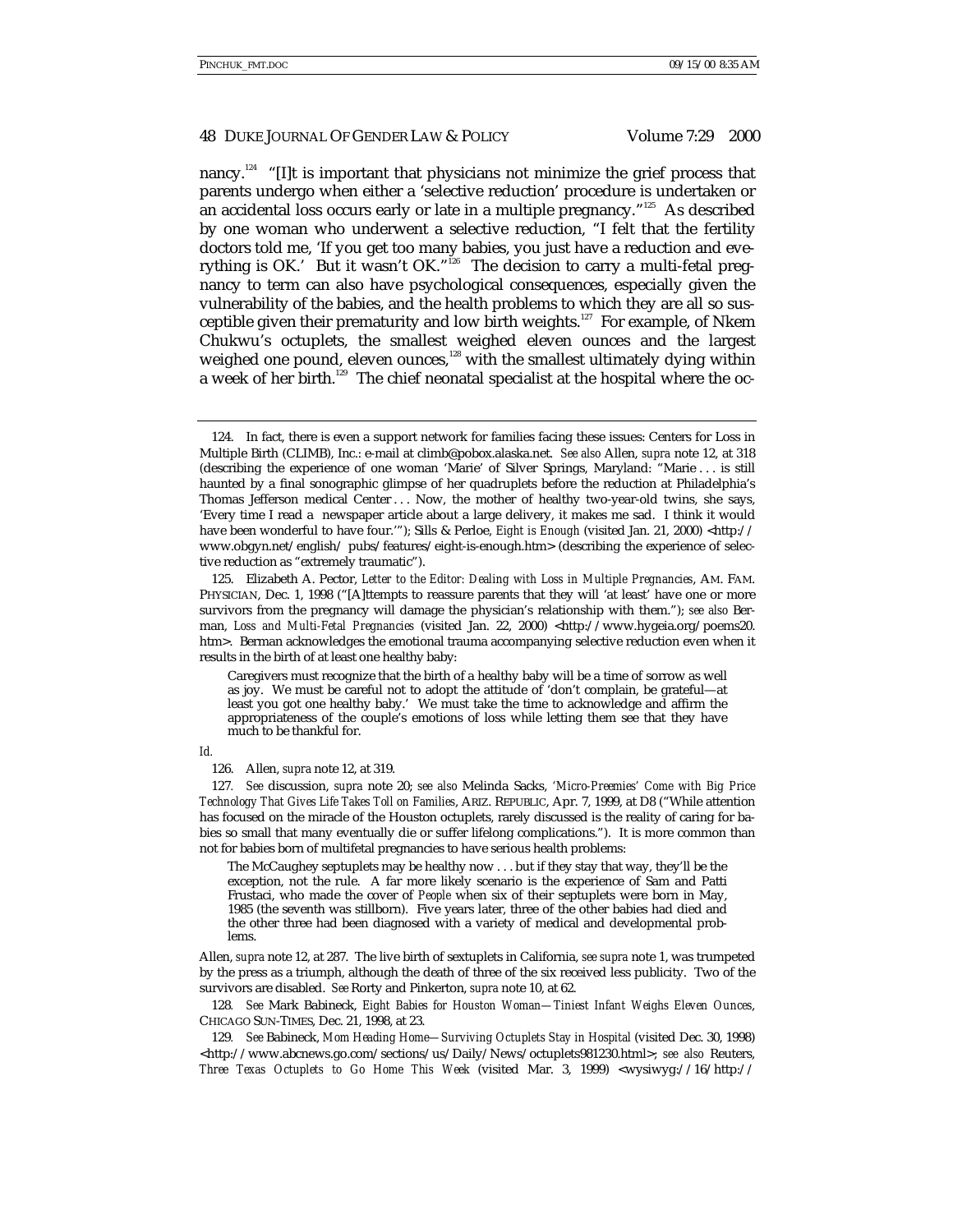tuplets were born noted that "potential lung and heart problems are the immediate worries. After that, metabolic problems and infections are a danger."<sup>130</sup> Thus, both the McCaughey septuplets<sup>131</sup> and the surviving Chukwu octuplets<sup>132</sup> face an uncertain medical future. If fifteen-year-old Lisa, who was interviewed by Gilligan, could not believe how much her life had been altered by one baby, one can only imagine how having seven or eight babies with medical and/or developmental problems could alter a woman's life.

In sum, although the abortion and selective reduction decisions can be distinguished by a difference in intent, $133$  the decisions to abort or carry to term, to reduce or have a large pregnancy all have significant psychological ramifications. These are often not decisions that are made and then simply forgotten about, especially when children are brought into the world, or when muchdesired children are lost.

130. Babineck, *supra* note 128*.*

131*. See* Elizabeth Kastor, *Bringing Up Babies,* GOOD HOUSEKEEPING, May 1999, at 110 ("[T]hree of the septuplets continue to struggle with medical problems as a result of their premature births."). Kastor notes that there have been other problems as well:

For Natalie and Alexis, the two septuplets with the most troubling medical problems, eating has been a painful ordeal their entire lives. Both have severe reflux, a condition similar to but much more serious than adult heartburn. For months, they would eat only to spew out the formula—projectile vomiting. The girls have had esophageal operations intended to make it more difficult for them to vomit, but both have so far managed to overcome medical science, and the problem persists . . . For now, both girls are fed through tubes in their stomachs. Alexis lies in a cradle for one hour of every four, formula dripping from an IV bag into her belly . . . Kenny had to have eye surgery when he was only 2 months old to correct damage related to his premature birth. Joel has his glasses. Alexis is the smallest of the seven, and she looks closer to 6 months old than to 12 months . . . And she seems very far from sitting up, let alone crawling. She has never consistently taken a bottle. 'If you put half a Cheerio in her mouth, she gags and chokes,' says Bobbi.

*Id.* at 182. *See also* Justin Gillis, *MedImmune Fights Off a Virus*, WASH. POST, Mar. 22, 1999, at F12 ("Every month this winter, the McCaughey septuplets of Carlisle, Iowa, got a shot to protect them from a respiratory disease that can kill premature babies."); UPI, *McCaughey Septuplets Grow At Own* Pace (visited Apr. 25, 1999) <wysiwyg://22?http://nt.excite.com/news/u/990425/16/healthseptuplets> ("[T]wo of the McCaughey ("McCOY") septuplets are being monitored for cerebral palsy. The Des Moines Register says physical therapists have been visiting the McCaughey home twice a month since October to work with 18-month-old Nathan and Alexis, who are unable to sit up unassisted.").

132. See *Octuplet's Condition Improves*, AUSTIN AMERICAN-STATESMAN, Mar. 19, 1999, at B15 ("The weakest of the seven surviving Houston octuplets has been upgraded to serious condition and is out of the neonatal intensive care unit . . . ."); *1 of Houston 8 Upgraded to 'Serious'*, ARIZ. REPUBLIC, Mar. 19, 1999, at A5; Associated Press, *Home At Last*, HOUS. CHRON., Apr. 9, 1999, at 31 ("Two of the [octuplets], Ikem and Gorom, remain in serious condition at Texas children's."); Associated Press, *Two More of the Octuplets Released From Hospital*, Apr. 8, 1999 ("The two Chukwu babies remaining at Texas Children's Hospital—Gorom and Ikem—were in serious condition Thursday night. Hospital spokeswoman Tina Foster said Gorom, the youngest of the infants, and Ikem, the firstborn boy, both have had successful abdominal surgery and are closer to going home."); *Two of Houston Octuplets Join Three Siblings at Home*, ORLANDO SENTINEL, Apr. 9, 1999, at A12.

133*. See supra* notes 34-37.

nt.excite.com/news/r/990303/00/news-octuplets> (noting that the smallest octuplet, a girl named Odera, weighed just 11.3 ounces at birth and died on December 27, 1998, a week after birth); Associated Press, ARIZ. REPUBLIC, *Two More of Houston Eight Sent Home from Hospital*, Apr. 9, 1999, at A10.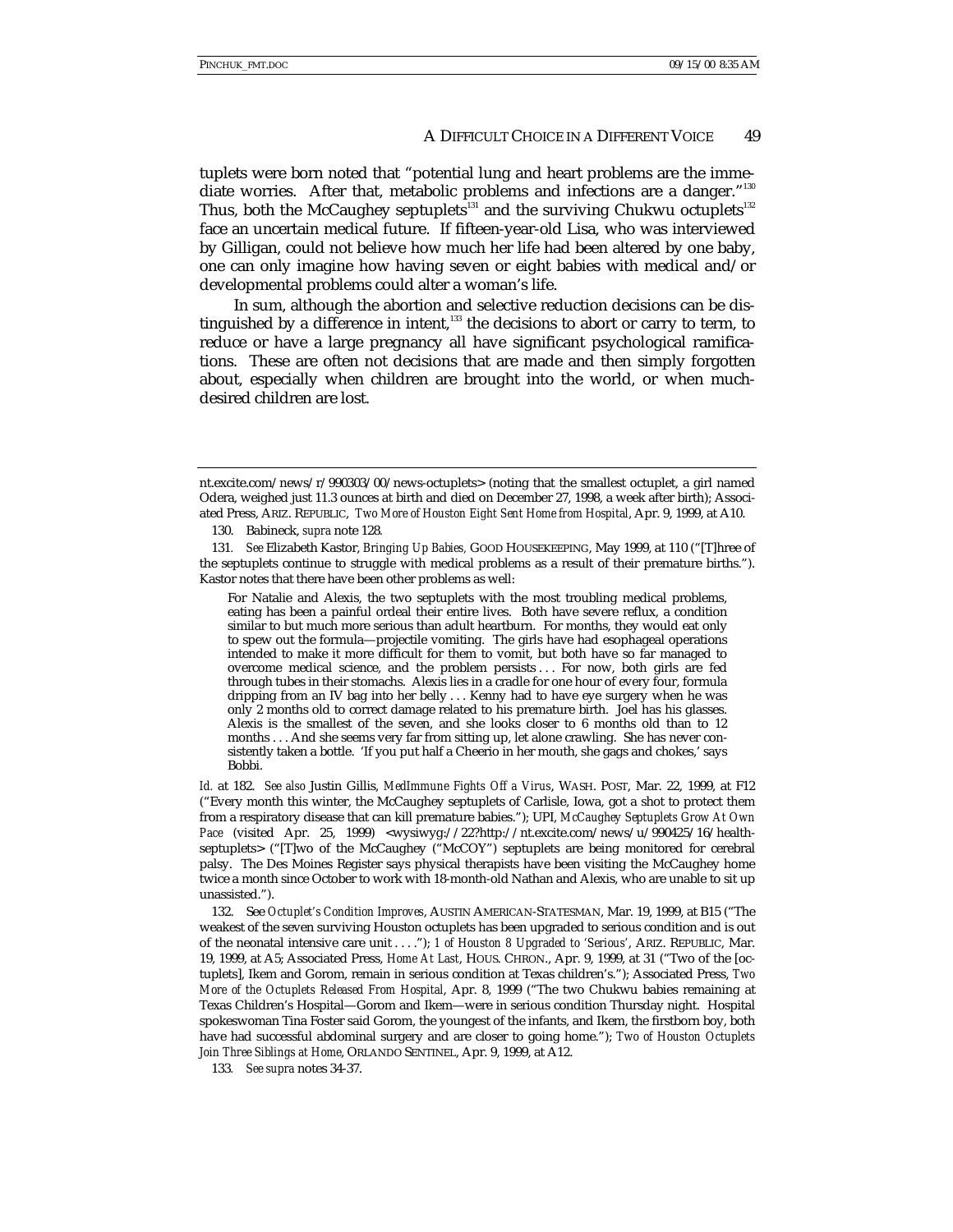#### III. PROBLEMS UNIQUE TO SELECTIVE REDUCTION

#### A. Size, Wide Usage and Lack of Regulation of the Fertility Industry

While the abortion decision is made in a climate that is increasingly hostile to it,<sup>134</sup> selective reduction occurs in the context of the vast,<sup>135</sup> widely-used<sup>136</sup> and largely unregulated fertility industry.<sup>137</sup> The fertility industry is itself colored by the "perception that doctors in this field have strong incentives not to work in their patients' best interests."<sup>138</sup> Thus, one reason offered to explain why fertility doctors do not make every possible effort from the outset to avoid creating multiple pregnancies is that "in the fiercely competitive world of infertility medicine, clinics with the highest pregnancy rates tend to attract the most patients." 139 Pregnancy rates are themselves manipulated and improved upon by clinics either by selecting patients with a high likelihood of getting pregnant,<sup>140</sup> and/or by implanting a higher number of embryos.<sup>141</sup> It is important to note, however, that doctors and clinics are not the only ones with a vested stake in the outcome of fertility treatments.<sup>142</sup> For the patient, the investment is not only financial,<sup>143</sup> but an emotional one as well.<sup>144</sup> Hence, the selective reduction decision is one that is

136*. See id.* (stating that reproductive medicine clinics in the United States attract over one million patients each year); *see also* Begley, *supra* note 70, at 39 (placing the number even higher, and noting that "more than 3 million couples will seek help for infertility this year"); Rick Weiss, *When Does Assisting Clients Become Experimentation? Some Experts Question the Ethics of an Unregulated Industry That Sometimes Gives Vulnerable Patients Only Part of the Truth*, L.A. TIMES, Mar. 30, 1998, at S7 ("[M]ore than 1,000 women undergo in vitro fertilization procedures every week in this country, and countless others receive other kinds of fertility treatments.").

137*. See* Daar, *supra* note 135, at 639 ("A review of federal and state laws pertaining to the practice of reproductive technologies reveals that practitioners in our country enjoy a nearly regulatoryfree environment. A single inactive federal program and a handful of state laws comprise the total regulatory scheme surrounding ART."); *see also* Keith Alan Byers, *Infertility and In Vitro Fertilization: A Growing Need for Consumer-Oriented Regulation of the In Vitro Fertilization Industry*, 18 J. LEG. MED. 265, 289 (1997).

138. Note, *In Vitro Fertilization and Consumer Protection*, 109 HARV. L. REV. 2092, 2104 (1996).

139. Allen, *supra* note 12, at 318; *see also* Finkel, *supra* note 19 (describing "a technology being steered largely by for-profit fertility centers that depend on success rates to attract more business").

140*. See* Genetics & IVF Institute, *"What's Your Success Rate?": Understanding Pregnancy Statistics* (visited 1998) <http://www.givf.com/success1.html> (noting that positive selection by clinics involves favoring patients who are most likely to get pregnant in order to enrich the statistically reported patient population; some clinics also practice negative selection, which involves screening out the most hopeless cases).

141. Multiple inseminations increase the numerical odds of pregnancy with each cycle, but they also increase the odds of multifetal pregnancies warranting reduction. *See* Allen, *supra* note 12, at 318.

142*. See* Lerner, *supra* note 6, at 1A ("[D]octors know how to lower the risk of multiple births but they, or their patients, are not always willing to do it.").

143*. See supra* note 70 (discussing the cost of treatments).

144*. See* Sills & Perloe, *Eight is Enough* (visited Jan. 21, 2000) <http://www.obgyn.net/english/ pubs/features/eight-is-enough.htm> ("If such treatments [for infertility] produce too many eggs or the estrogen level is too high, the treatment cycle should be canceled . . . But there are forces (desire

<sup>134</sup>*. See supra* notes 51 & 52.

<sup>135</sup>*. See* Judith F. Daar, *Regulating Reproductive Technologies: Panacea or Paper Tiger?*, 34 HOUS. L. REV. 609, 609 (1997) (noting that the United States now boasts over three hundred reproductive medicine clinics; they represent an estimated \$350 million a year industry).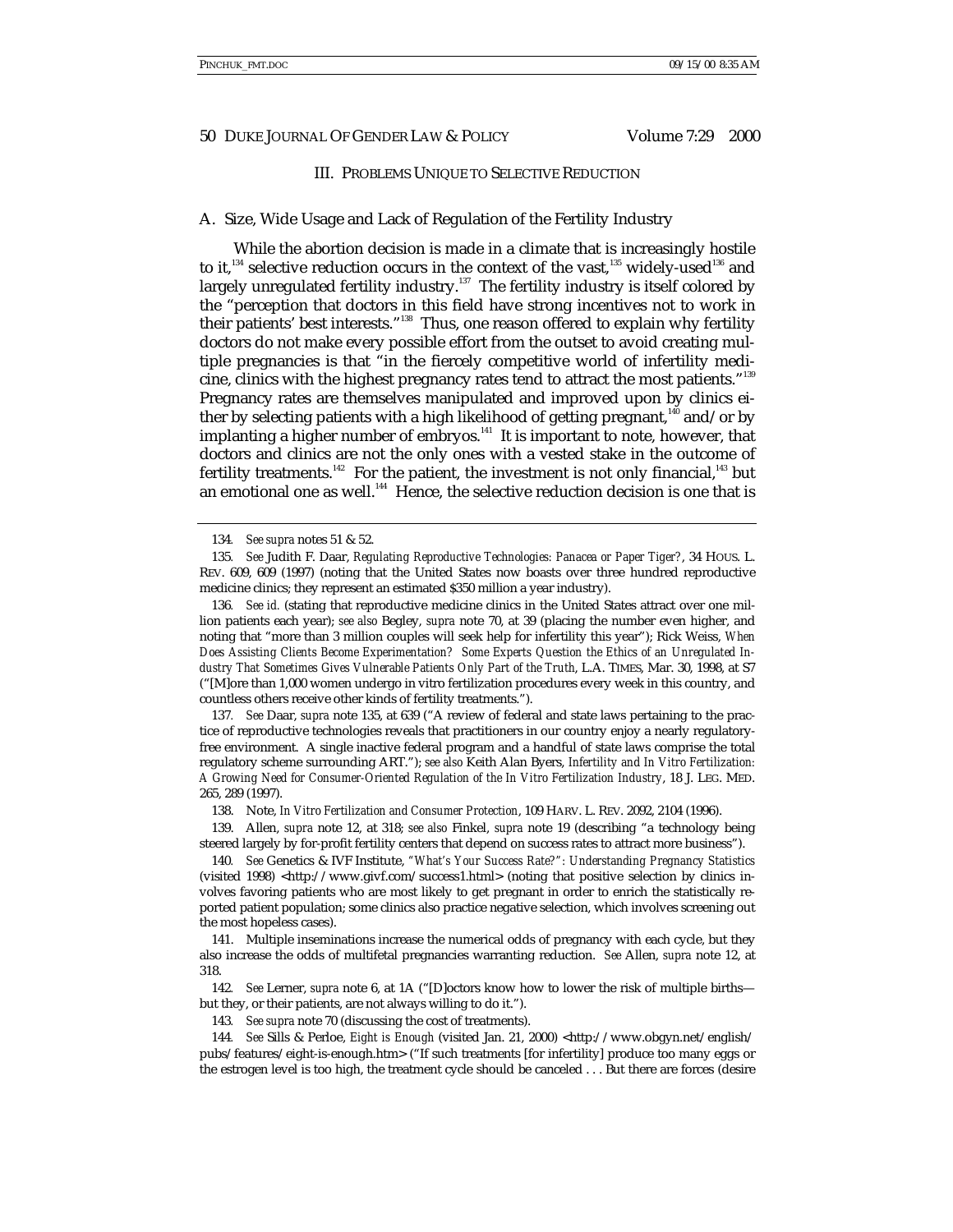made usually after a lot of time, money and anguish have been invested into the project of having a child, which is what sets this apart from the abortion decision.<sup>145</sup> Given the extreme financial and emotional investments, this is an area where the end result of a take-home baby is seen as justifying the means: "For couples lucky enough to become the parents of reasonably healthy children, there is something grounding about the children themselves that seems to dispel doubts about the process that produced them."<sup>146</sup>

Future law and policy about selective reduction should take into account not only the psychological factors described above but also the fact that the decision is made in a context where both doctors and infertile patients have a great deal at stake. Moreover, it should consider that the lack of government regulation leaves women, the largest users of the fertility industry, $147$  grossly underprotected.<sup>148</sup>

# B. The Particular Problem of Money-Back Guarantees

Money-back guarantees can be seen as fueling the fire to implant a high number of embryos. Offered by fertility clinics in order to attract a wider customer pool,  $^{149}$  they provide couples with the option of paying a set fee in return for a specified number of cycles (typically three).<sup>150</sup> These guarantees offer an inherent incentive to doctors to undertake risky and unsafe procedures, like multiple inseminations, as a means to increase the odds of pregnancy with each

*Id.*

for conception as well as time and money invested) working against such restraint."); *see also* Lisa A. Rinehart, *Infertility, the Market, the Law, and the Impact*, 35 JURIMETRICS J. 77, 106 (1994) ("Infertility patients are not only survivors; they are adventurers. They pursue treatments already available and seek out new ones based on the slimmest of hopes that there will be an answer—a baby for them to take home. Technology has become their talisman.").

<sup>145</sup>*. See* Ellen Hopkins, *Tales from the Baby Factory*, N.Y. TIMES, Mar. 15, 1992, § 40 (Magazine), at 80. Hopkins comments on the emotion trauma associated with infertility:

IVF, of course, didn't invent the sorrow of infertility. But it—and all other assisted reproductive technologies—has certainly added a unique and perverse dimension to that pain. By its very nature, the pain has always had a cruel dynamic of hope that is dashed on a monthly basis as the woman gets her period once again.

<sup>146.</sup> Allen, *supra* note 12, at 319.

<sup>147</sup>*. See* Weiss, *supra* note 136, at 8 ("[M]ore than 1,000 women undergo in vitro fertilization procedures every week in this country, and countless others receive other kinds of fertility treatments.").

<sup>148</sup>*. See id.* at 7 (noting that minimal regulation has invited the practice of "using women as guinea pigs"); *see also* Peres, *supra* note 37, at 9 ("'You have more protection to have a tattoo or get your hair color changed than you do to have an IVF procedure,' said Richard Rawlins, director of the assisted reproduction labs at Rush-Presbyterian-St. Luke's Medical Center."). *But see* the rejection of a legislative approach *infra* notes 166 & 167. Moreover, it is important to note that legislation in this context could be tantamount to a reimposition of a patriarchal framework on the women it seeks to protect.

<sup>149</sup>*. See, e.g., NBC Nightly News: Fertility Clinics with a Money-Back Guarantee* (NBC television broadcast, Aug. 1, 1998); Claudia Morain, *Money-Back Guarantee*, AM. MED. NEWS, June 1, 1998, at A25; Debra Gordon, *A Baby, or Your Money Back—Medicine: Fertility Clinics Say the Offer Assures Couples They Won't Lose Money, but Critics Call Their 'Guarantees' Unethical*, ORANGE COUNTY CAL. REG., Mar. 26, 1998, at A1.

<sup>150</sup>*. See* Byers, *supra* note 137, at 287.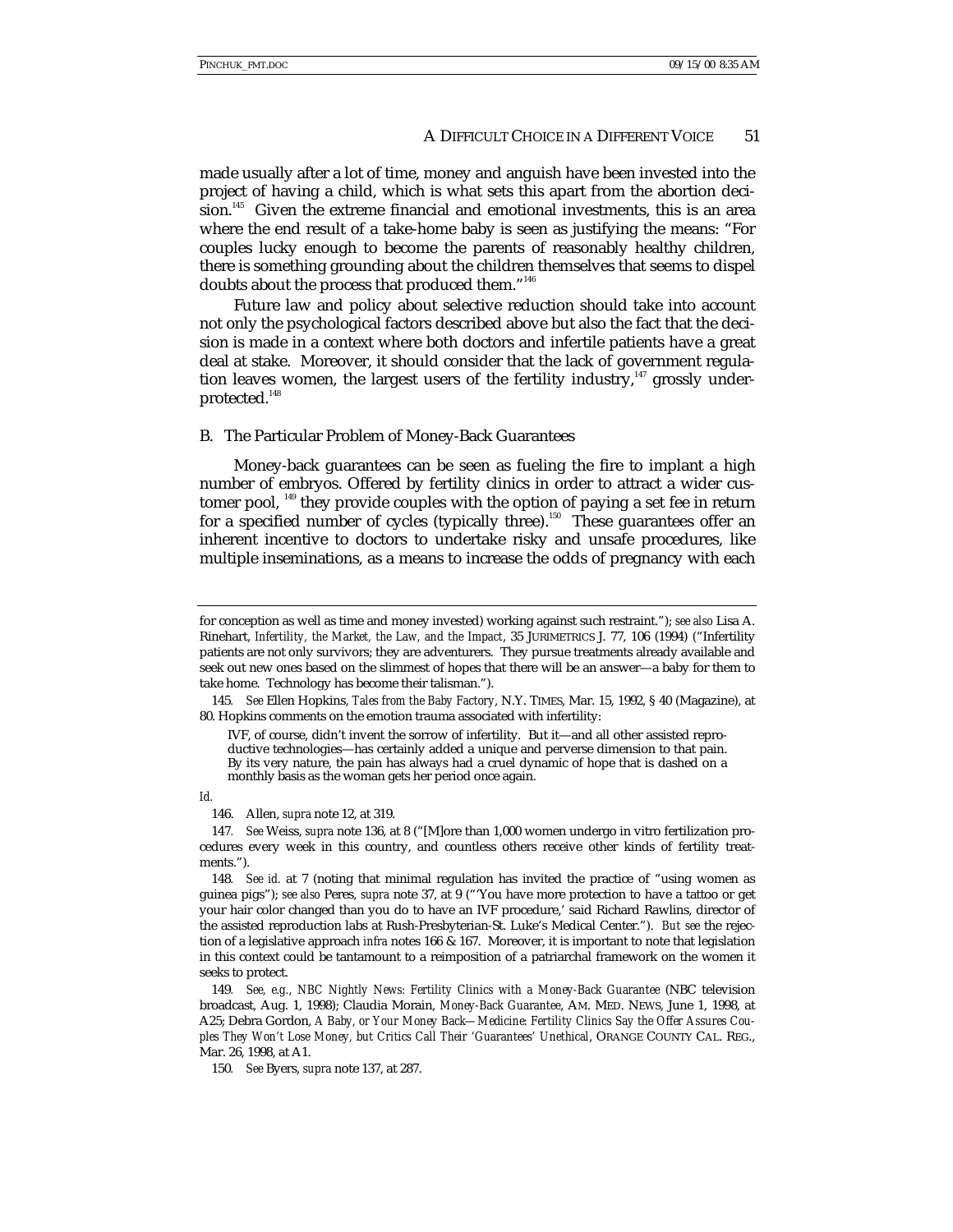IVF cycle.151 Participating patients may be compelled to withstand risky procedures that are forced upon them as program protocol. One patient quoted in a recent article expressed that "her hands were tied by the money-back agreement. 'You have to do exactly what they say.'"<sup>152</sup> Here, the loss of voice identified by Gilligan is glaring. $153$ 

Fertility clinics profit most on money-back schemes if a woman becomes pregnant after one treatment, as opposed to undergoing several treatments before becoming pregnant. These financial considerations, may, as alluded to above, encourage physicians to over-prescribe fertility drugs or to implant too many embryos,  $154$  leading to risky multi-fetal pregnancies.<sup>155</sup> The link between money-back guarantees and selective reduction is not a difficult one to draw, especially given the incentives these money-back guarantees provide to physicians to tinker with increasing the odds of pregnancy.

A second problem posed by money-back guarantees is the illusion created by the use of the word "guarantee"; it tends to imply that successful outcomes from the treatments are guaranteed, thereby making false promises and generating unrealistic expectations.156 Additionally, not only is there a problem with the apparent promise of success, but a problem lies in the way that success is itself defined: clinics can keep the money paid to them if a pregnancy results, and the refund is not conditioned upon the actual birth of a baby.<sup>157</sup> If, for example, fertility treatments produce a multi-fetal pregnancy that is selectively reduced to twins, and those twins are ultimately miscarried,<sup>158</sup> this is still absurdly defined as "success" under money-back guarantee plans.

# IV. A CONTEMPLATION OF POSSIBLE SOLUTIONS AND CONCLUSION

The thought of injecting potassium chloride into the heart of one or several fetuses, and then having the woman carry around a dead fetus or several dead fetuses for weeks to months is not a pleasant one. Neither is the thought of a one-year-old septuplet being fed formula through her belly,<sup>159</sup> and facing an uncertain medical future. The decision to selectively reduce or carry multiple fetuses to term is not simple, and neither are its consequences. In fact, it is the presence of these stark medical realities that distinguishes selective reduction from the abortion decision and that raises the attendant levels of discomfort.

- 155*. See* discussion of risks *supra* note 20.
- 156*. See* Morain, *supra* note 149, at 25.
- 157*. See* Byers, *supra* note 137, at 287-88.

<sup>151</sup>*. See* Gordon, *supra* note 149, at A1.

<sup>152.</sup> Susan Ince, *Seven Things a Fertility Doctor May Not Tell You*, GLAMOUR, Dec. 1998, at 56.

<sup>153</sup>*. See supra* Part III.3.b.

<sup>154</sup>*. See* Gordon, *supra* note 149, at A1 (describing one clinic that implanted nine fertilized embryos in a woman who had chosen the money-back option, and observing that this is an unusually high number given the age of the woman, for whom the average of implanted embryos would have been 3.95).

<sup>158.</sup> After selectively reducing a multifetal pregnancy down to twins, there is a slightly increased risk that the remaining twins could be miscarried: a one in seven chance, compared to one in eleven for normal twin pregnancies. S*ee* Allen, *supra* note 12, at 287.

<sup>159</sup>*. See* Kastor, *supra* note 131, at 182.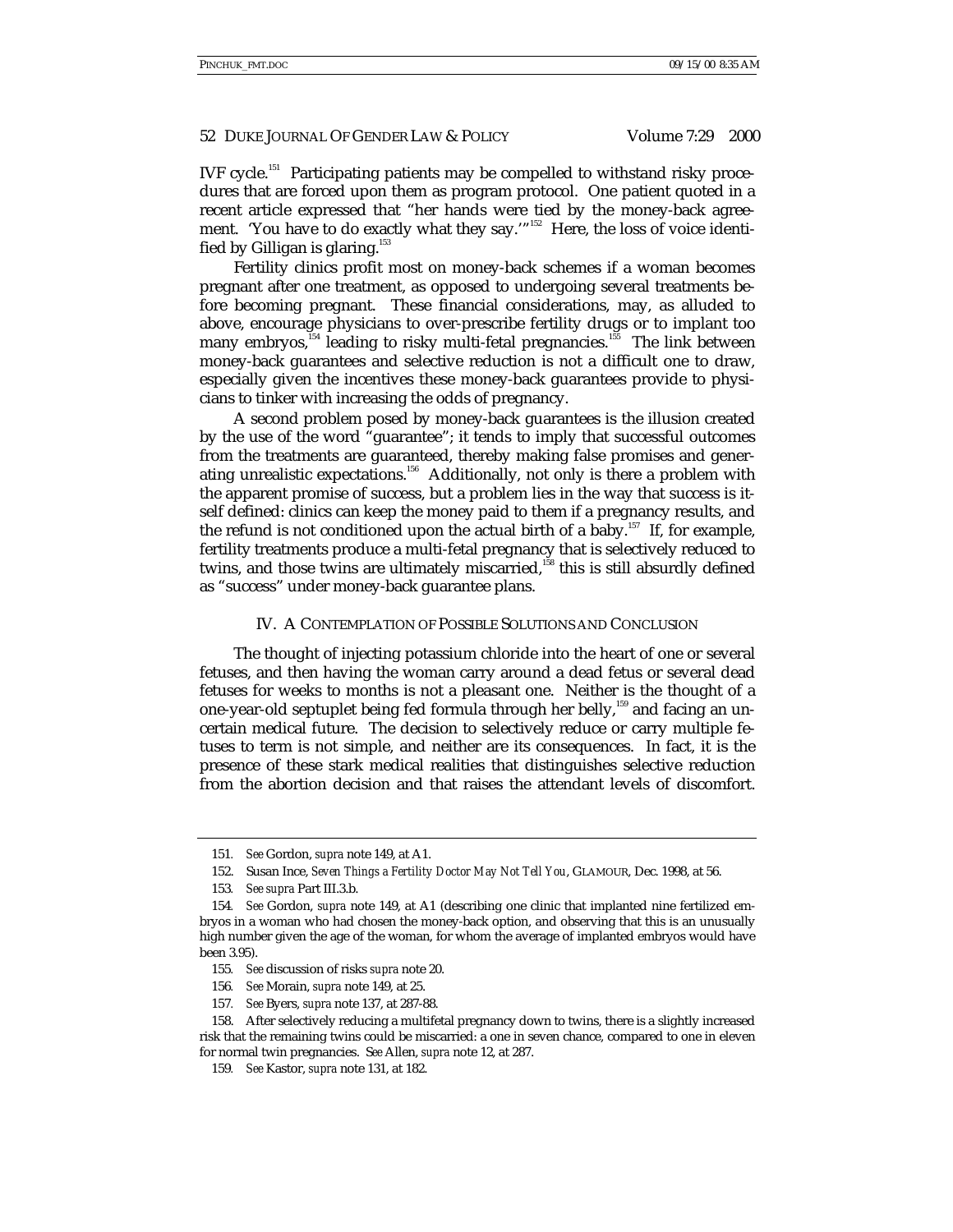The possible outcomes include not just baby or no baby, but one baby, some babies, no babies, or many ill or disabled babies.

Given the inherent discomfort, it is clear that multiple births and selective reduction of multi-fetal pregnancies generate strong reactions in the parties involved,<sup>160</sup> and in the public debate.<sup>161</sup> One reason for the persistent discomfort, debate and discussion is that "[w]e . . . don't like a problem for which there is no immediate solution." 162 Despite this absence of obvious, immediate solutions, some possibilities do exist. In exploring these possibilities, the non-judgmental tone of Gilligan's abortion study is helpful, since one of the risks of examining multiple births and selective reduction is that "everyone feels free to judge how people create families, feels free to judge mothers. And that's dangerous." 163

Legislation limiting the number of embryos that can legally be implanted is one means of combating and preventing, or at least curtailing, the dilemma posed by multi-fetal pregnancies and subsequent selective reduction. Some have suggested that "the number of embryos transferred be limited to two,"<sup>164</sup> and legislation could be one way of enforcing such a limit. British law, for example, limits the number of transferred embryos to three.<sup>165</sup> However, such an approach has been overtly rejected by many,<sup>166</sup> including the New York State Task Force on Life and Law.<sup>167</sup> This panel refrained from recommending legislation to enforce a limit on the number of embryos that could be implanted by a

163*. Id.*

165*. See* Human Fertilisation and Embryology Act 1990, ch. 37; *see generally* Arlene Judith Klotsko, *Infertility, Inability and Rights: An English Case Study in* CREATING THE CHILD: THE ETHICS, LAW AND PRACTICE OF ASSISTED PROCREATION 341 (Donald Evans ed., 1996); Lee Kuo, *Lessons Learned from Great Britain's Human Fertilization and Embryology Act*: *Should the United States Regulate the Fate of Unused Frozen Embryos?,* 19 LOY. L.A. INT'L & COMP. L.J. 1027 (1997); Elizabeth Ann Pitrolo, *Comment— The Birds, the Bees, and the Deep Freeze: Is There International Consensus in the Debate Over Assisted Reproductive Technologies?*, 19 HOUS. J. INT'L L. 147, 173-77 (1996) (providing an overview of the history of the United Kingdom's law governing assisted reproductive technologies); Robert L. Stenger, *The Law and Assisted Reproduction in the United Kingdom and United States*, 9 J.L. & HEALTH 135 (1994-95); Judy Peres, *Setting Limits on High-Tech Babymaking—The Law Has Not Kept Up with Reproductive Science, Partly Because the Issues Are Difficult to Discuss*, CHICAGO TRIBUNE, July 26, 1998, at 1.

166*. See, e.g.,* Jean Macchiaroli Eggen, *The 'Orwellian Nightmare' Reconsidered: A Proposed Regulatory Framework for the Advanced Reproductive Technologies*, 25 GA. L. REV. 625, 688 (1991) ("[G]overnmental intrusion into the bedrooms of those who choose affirmatively to procreate is . . . unacceptable."); *id.* ("[A] regulation could become irrelevant, obsolete or unfairly restrictive a short time after its promulgation."); McNamara, *supra* note 6, at E1 ("While certainly monitoring within the profession should be encouraged, regulating baby making, even high-tech baby making is not a great idea."); Peres, *supra* note 165, at 1 ("U.S. fertility specialists say the British law limiting the number of transferred embryos to three is a dangerous intrusion by government into the practice of medicine. That restriction, they contend, does not allow for individual patient differences. For example, a woman over 40 who has had several failed attempts to get pregnant has very low odds of success with only three embryos.").

167*. See* Gianelli, *supra* note 11, at 3.

<sup>160</sup>*. See supra* notes 124-126. It is interesting to note that Kenny McCaughey has quit his job as a billing clerk at a Chevrolet dealership and plans to hit the lecture circuit to counsel women against selective reduction. *See, e.g., New Job for Dad*, CINCINNATI POST, Mar. 24, 1999, at 14A; *Features—People*, INT'L HERALD TRIBUNE, Mar. 25, 1999, at 24.

<sup>161</sup>*. See* discussion regarding the controversy generated by multiple births *supra* note 6.

<sup>162.</sup> McNamara, *supra* note 6, at E1.

<sup>164.</sup> BLANK & MERRICK, *supra* note 20, at 92.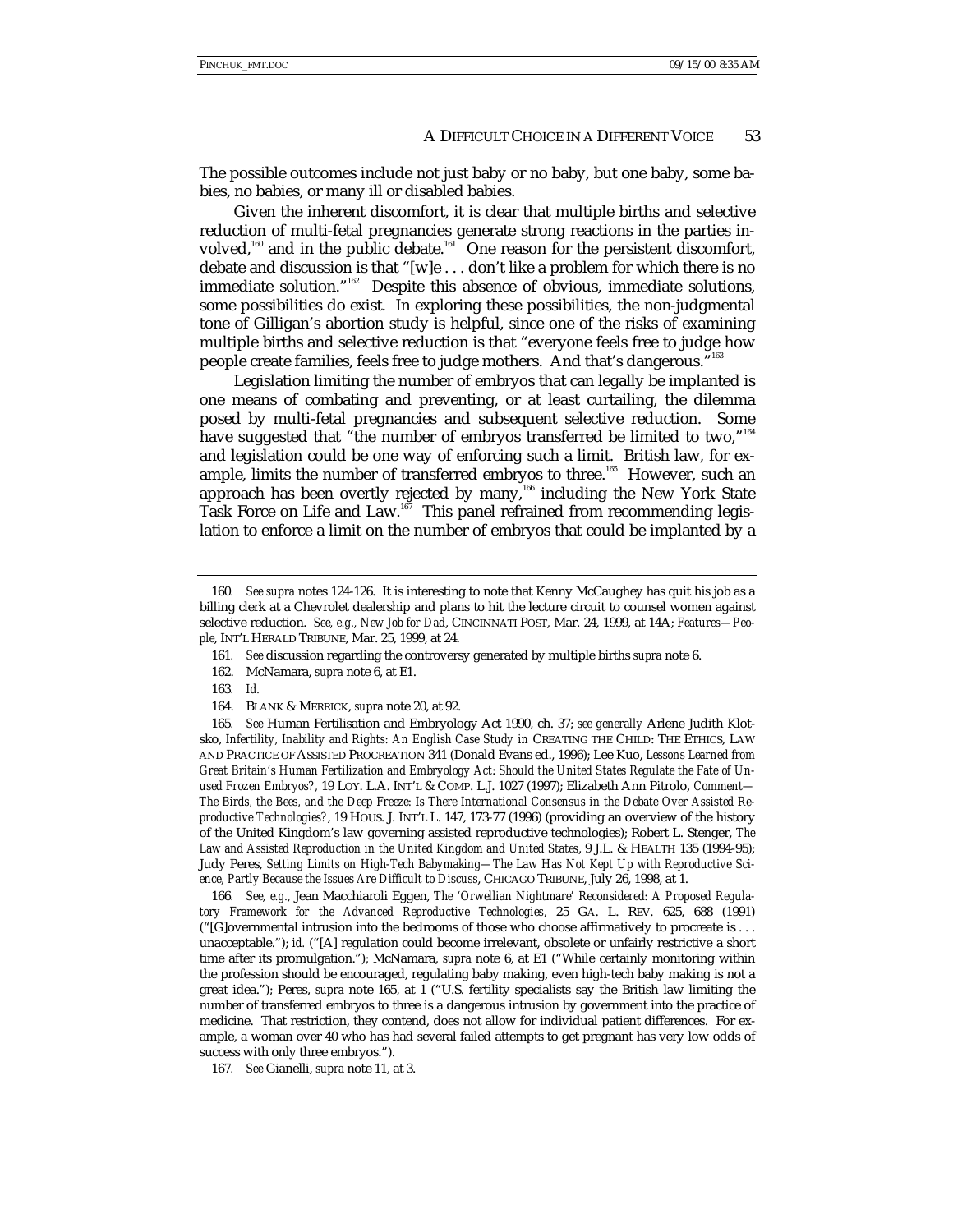physician. While it shunned legislation, the panel did not embrace the practice of selective reduction, noting that its availability "should not be used as a justification for creating a significant likelihood of high-order multiple gestation."<sup>168</sup> The panel ultimately viewed legislation as "an inappropriate vehicle for making medical decisions, particularly those involving complex and evolving variables." 169

In addition to being unable to adequately address the complexity of infertility, legislation in this context could hurt the very people it seeks to protect. By listening to the voices of the women described herein, it is apparent that they desperately wanted to be pregnant and to increase their odds both of conceiving and of carrying a healthy baby (or babies) to term. Such motivations are not unique to the women who opted to selectively reduce. Surely Bobbi McCaughey and Nkem Chukwu were also motivated by the health of their babies, or else they would likely not have agreed to be bed-ridden to increase the chances of the babies remaining in utero longer.<sup>170</sup> Instead of legislative restrictions, one suggestion is that "parents who express concerns about the moral acceptability of selective fetal reduction prior to treatment should not be given the most powerful fertility drugs, which can stimulate production of multiples." 171 This is one way to stop the problem before it starts, but it can also be seen as limiting reproductive possibilities based on beliefs about abortion, which, while logical in this context, is inherently problematic.

Another viable alternative lies in the use of professional guidelines. In fact, the New York State Task Force on Life and Law called on professional societies to set "strict upper limits."<sup>172</sup> Professional guidelines can thus address the number of embryos implanted in the womb; $^{173}$  they can also prompt doctors to monitor the number of eggs made available through fertility drugs, encouraging doctors to halt treatments if, in a given month, the drugs cause too many eggproducing follicles to mature.<sup>174</sup>

171. Sills & Perloe, *Eight is Enough* (visited Jan. 21, 2000) <http://www.obgyn.net/english/ pubs/features/eight-is-enough.htm>.

173*. See* Lerner, *supra* note 6. at 1A (describing one clinic in the Midwest that had "adopted guidelines in 1995 to control the number of fertilized eggs used in in-vitro fertilization—two eggs for women younger than 30, three for women older than 30. They're not strict limits . . . but most couples abide by them—and the clinic's success rates have only improved since then.").

174*. See* Manier, *supra* note 22, at 1. Manier comments further on how monitoring the woman's egg-production can reduce multi-fetal pregnancies:

[M]onitoring the number of mature follicles is relatively easy if done by a qualified professional. Ultrasound readings show how many follicles have grown and matured within the ovaries. At the University of Chicago Hospitals, doctors say they do not give the drugs that release the eggs if more than three or four follicles have matured. Although that means the couple must wait another month and try another round of drugs that can cost more than \$1,000 per treatment, most doctors say the expense and frustration is minimal compared with the estimated \$2 million it will cost to care for the Houston octuplets.

<sup>168</sup>*. Id.*

<sup>169</sup>*. Id.*

<sup>170</sup>*. See* McCormick & Kantrowitz, *supra* note 113, at 62. *See also* Babineck, *Mom Heading Home— Surviving Octuplets Stay in Hospital* (visited Dec. 30, 1998) <http://www.abcnews.go.com/sections/ us/Daily/News/octuplets981230.html>.

<sup>172.</sup> Gianelli, *supra* note 11, at 3*.*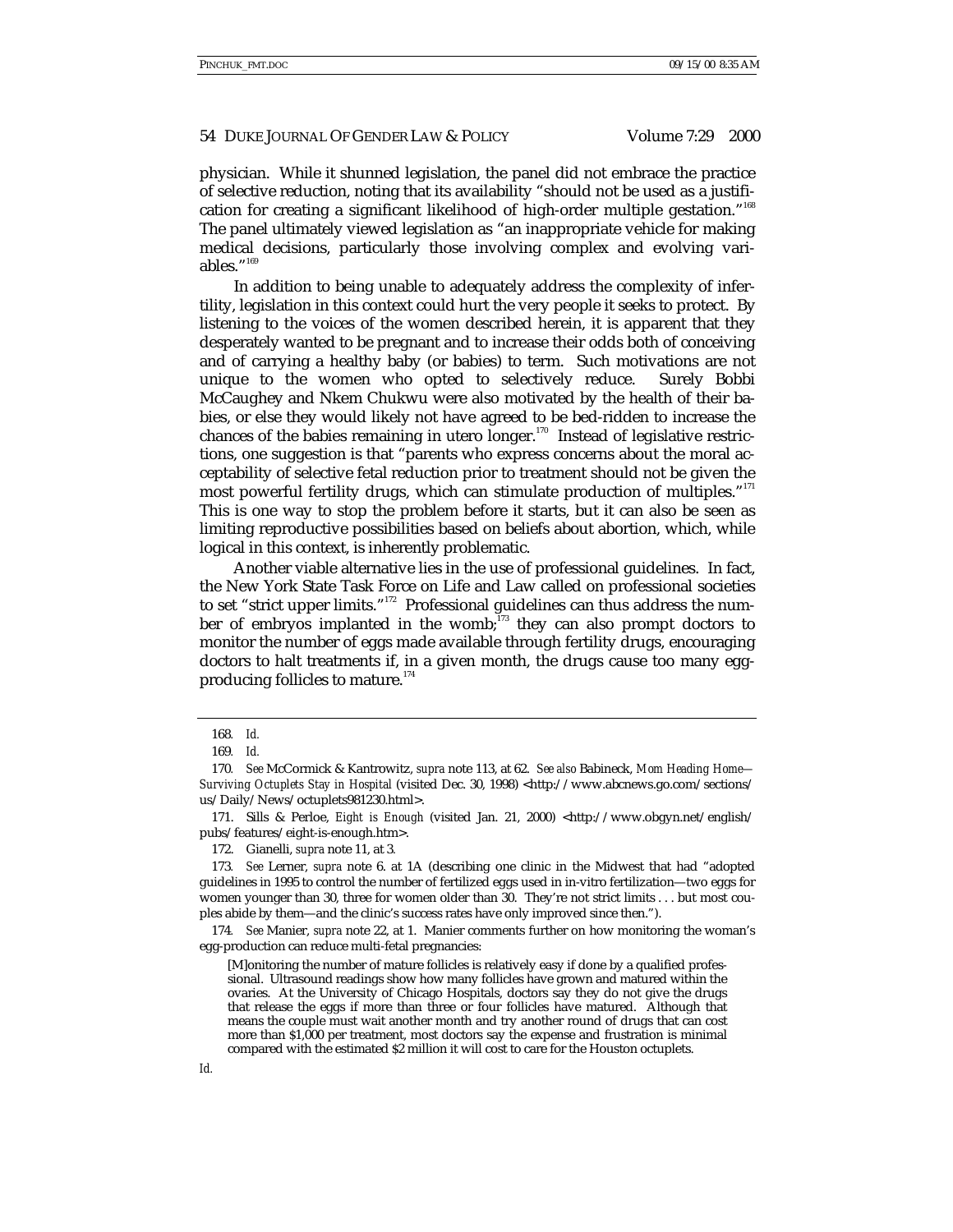Rapidly advancing technology is yet another means of combating the problem posed by multiple births and selective reduction. Common practice typically involves transferring, on average, four embryos, with the range usually spanning anywhere from one to six.<sup>175</sup> However, recent advances now allow doctors to transfer on the fifth day of growing fertilized embryos outside of the womb, <sup>176</sup> instead of on the third day. This allows for implantation of the two or three embryos that appear most likely to thrive in the womb.<sup>177</sup> Obviously as reproductive technology continues to evolve, so too will the possible medical solutions to the problems exposed herein.

A final solution involves changing not the actual practices or procedures of fertility treatments, but the very nature of the physician-patient relationship itself. This change involves shifting from a model of cure-giving, based on notions of "doctor knows best" and the patient following "doctor's orders," to one of care-giving, based on employing personal powers in the "art" of medicine.<sup>178</sup> "Caregiving might include, for example, asking questions about the body that take into account the patient's meanings; or, for instance, promoting the expression of feeling by patients to enhance psychological well-being."<sup>179</sup> This approach is desirable for two reasons. First, it validates patient feeling states and responses, thereby allowing room for parents to properly grieve the loss of the desired child that was selectively reduced.<sup>180</sup> "Patients want and need to hear that their physician is concerned about their adjustment to such a loss. Simple gestures, such as asking how they're coping when they bring surviving children to the physician's office . . . or mentioning the deceased child by name," are means of enhancing the quality of the doctor's professional relationship with families who underwent selective reduction.<sup>181</sup> A care-giving approach wel-

177*. See id. See also* Toni Gerber Hope, *The Ultimate Fertility Guide*, REDBOOK, Nov. 1, 1998, at 146. Hope comments on the benefit of checking the quality of the embryos prior to implantation:

You can avoid the risk of multiple births by limiting the number of embryos that are transferred back to the mother. But then you also cut the chances of success. Is there a happy medium, so to speak? Going beyond mere numbers, some specialists believe that checking the quality of embryos might be the ticket.

*Id. See generally* Peres, *supra* note 37, at 1. Peres reports that new technology allows doctors to cultivate embryos longer in the lab, allowing them to check the embryos' quality before implantation:

[S]cientists can now culture embryos longer in the lab, to a stage where they can tell which ones are likely to survive in the uterus. 'Doctors used to put back four or five embryos on Day Three (after fertilization), when they're just eight cells and you can't tell which ones are good,' [the director of the assisted reproduction labs at Rush-Presbyterian-St. Luke's Medical Center] said. 'Now they can put back two or three on Day Five—and often, with just two, you still get twins.

*Id.*

<sup>175</sup>*. See* Liselotte Mettler & H. W. Michelmann, *In Vitro Fertilization and Embryo Transfer*, 10 AM. J. REPRODUCTIVE IMMUNOLOGY & MICROBIOLOGY 111, 112 (1986) (noting that since pregnancy rates increase with the number of embryos transferred, up to six embryos have been transferred at a time); Shirley J. Paine et al., *Ethical Dilemmas in Reproductive Medicine*, 18 WHITTIER L. REV. 51, 55 (1996).

<sup>176</sup>*. See* Manier, *supra* note 22, at 1.

<sup>178</sup>*. See* Michael H. Cohen, *Toward a Bioethics of Compassion*, 28 IND. L. REV. 667, 668 (1995).

<sup>179</sup>*. Id.* at 668.

<sup>180</sup>*. See* Pector, *supra* note 125, at 1969 ("Properly grieving the loss of the equally desired child promotes healthy development of surviving children from the same pregnancy, in addition to children who were born previously or subsequently.").

<sup>181</sup>*. Id.*